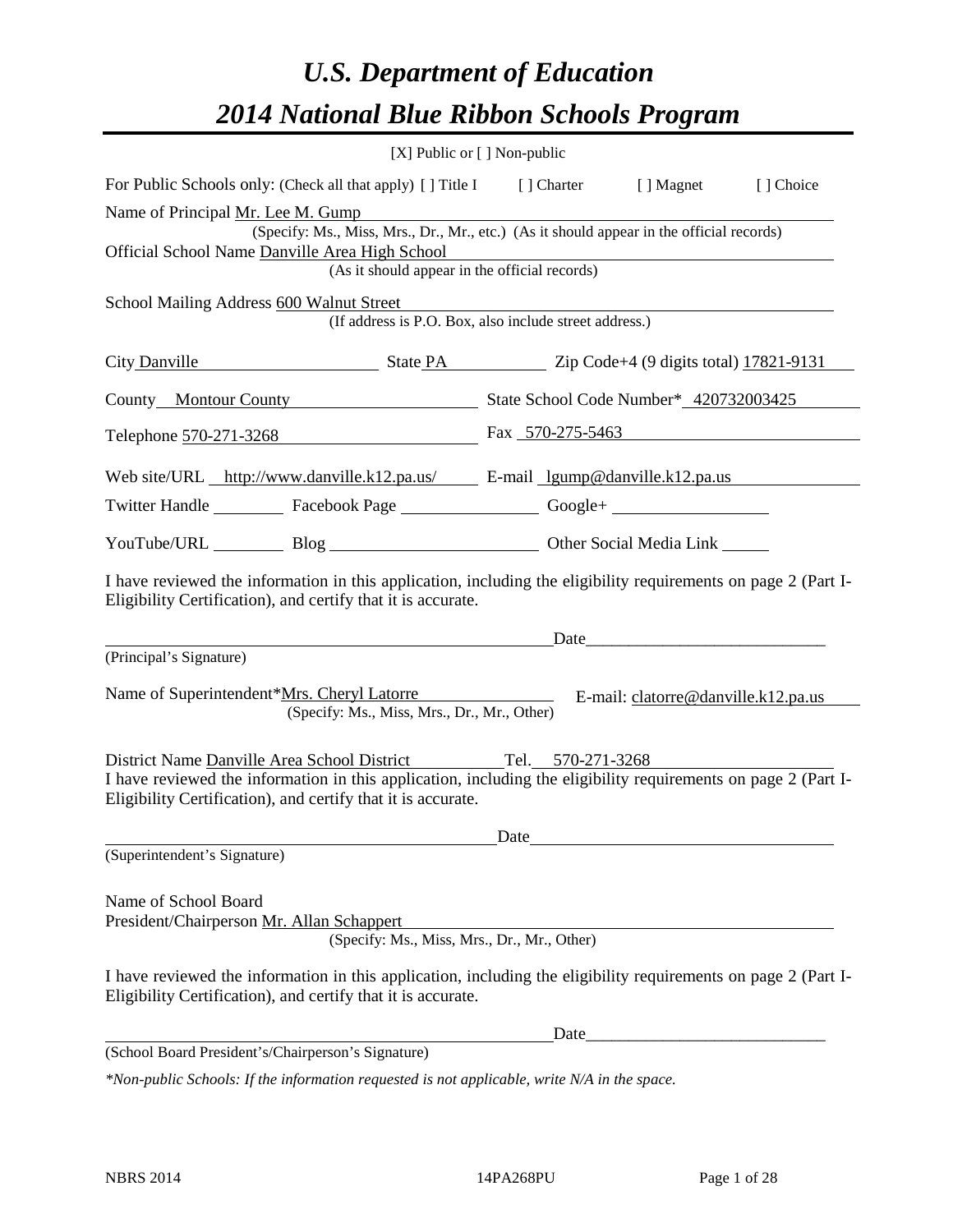#### **Include this page in the school's application as page 2.**

The signatures on the first page of this application (cover page) certify that each of the statements below concerning the school's eligibility and compliance with U.S. Department of Education, Office for Civil Rights (OCR) requirements is true and correct.

- 1. The school configuration includes one or more of grades K-12. (Schools on the same campus with one principal, even a K-12 school, must apply as an entire school.)
- 2. The school has made its Annual Measurable Objectives (AMOs) or Adequate Yearly Progress (AYP) each year for the past two years and has not been identified by the state as "persistently dangerous" within the last two years.
- 3. To meet final eligibility, a public school must meet the state's AMOs or AYP requirements in the 2013-2014 school year and be certified by the state representative. Any status appeals must be resolved at least two weeks before the awards ceremony for the school to receive the award.
- 4. If the school includes grades 7 or higher, the school must have foreign language as a part of its curriculum.
- 5. The school has been in existence for five full years, that is, from at least September 2008 and each tested grade must have been part of the school for the past three years.
- 6. The nominated school has not received the National Blue Ribbon Schools award in the past five years: 2009, 2010, 2011, 2012, or 2013.
- 7. The nominated school has no history of testing irregularities, nor have charges of irregularities been brought against the school at the time of nomination. The U.S. Department of Education reserves the right to disqualify a school's application and/or rescind a school's award if irregularities are later discovered and proven by the state.
- 8. The nominated school or district is not refusing Office of Civil Rights (OCR) access to information necessary to investigate a civil rights complaint or to conduct a district-wide compliance review.
- 9. The OCR has not issued a violation letter of findings to the school district concluding that the nominated school or the district as a whole has violated one or more of the civil rights statutes. A violation letter of findings will not be considered outstanding if OCR has accepted a corrective action plan from the district to remedy the violation.
- 10. The U.S. Department of Justice does not have a pending suit alleging that the nominated school or the school district as a whole has violated one or more of the civil rights statutes or the Constitution's equal protection clause.
- 11. There are no findings of violations of the Individuals with Disabilities Education Act in a U.S. Department of Education monitoring report that apply to the school or school district in question; or if there are such findings, the state or district has corrected, or agreed to correct, the findings.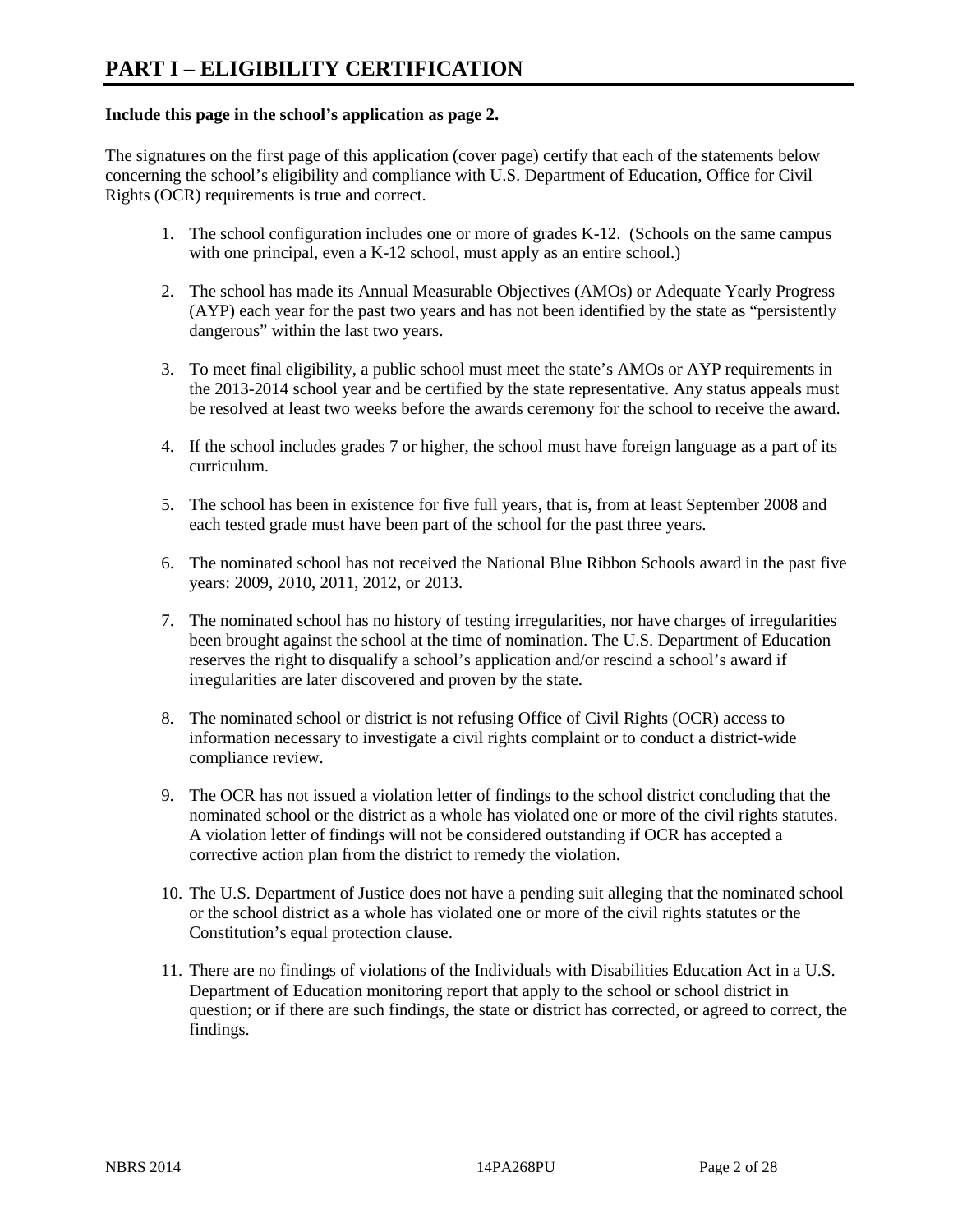## **PART II - DEMOGRAPHIC DATA**

#### **All data are the most recent year available.**

**DISTRICT** (Question 1 is not applicable to non-public schools)

| -1. | Number of schools in the district<br>(per district designation): | $2$ Elementary schools (includes K-8)<br>1 Middle/Junior high schools<br>1 High schools |
|-----|------------------------------------------------------------------|-----------------------------------------------------------------------------------------|
|     |                                                                  | $0 K-12$ schools                                                                        |

4 TOTAL

**SCHOOL** (To be completed by all schools)

- 2. Category that best describes the area where the school is located:
	- [] Urban or large central city
	- [ ] Suburban with characteristics typical of an urban area
	- [ ] Suburban
	- [X] Small city or town in a rural area
	- [ ] Rural
- 3.  $\frac{4}{3}$  Number of years the principal has been in her/his position at this school.
- 4. Number of students as of October 1 enrolled at each grade level or its equivalent in applying school:

| Grade                           | # of         | # of Females | <b>Grade Total</b> |
|---------------------------------|--------------|--------------|--------------------|
|                                 | <b>Males</b> |              |                    |
| <b>PreK</b>                     | 0            | $\Omega$     | 0                  |
| K                               | 0            | 0            | 0                  |
| $\mathbf{1}$                    | 0            | 0            | 0                  |
| $\overline{2}$                  | 0            | 0            | 0                  |
| 3                               | 0            | 0            | 0                  |
| 4                               | 0            | 0            | 0                  |
| 5                               | 0            | 0            | 0                  |
| 6                               | 0            | 0            | 0                  |
| 7                               | 0            | 0            | 0                  |
| 8                               | 0            | 0            | 0                  |
| 9                               | 65           | 99           | 164                |
| 10                              | 58           | 77           | 135                |
| 11                              | 72           | 81           | 153                |
| 12                              | 92           | 78           | 170                |
| <b>Total</b><br><b>Students</b> | 287          | 335          | 622                |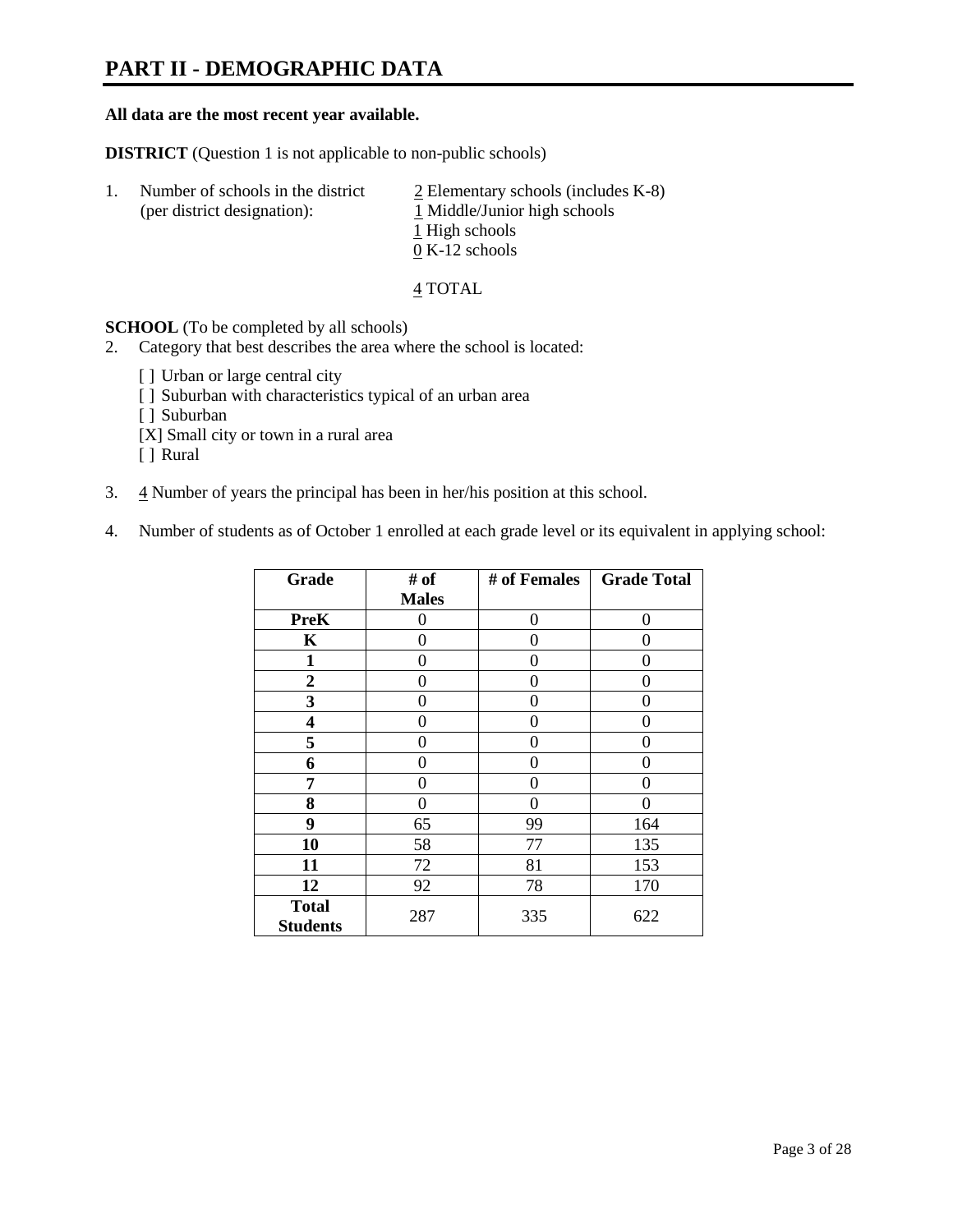5. Racial/ethnic composition of  $\qquad \qquad \underline{0}$  % American Indian or Alaska Native the school: 3 % Asian

3 % Black or African American 3 % Hispanic or Latino

0 % Native Hawaiian or Other Pacific Islander

- 91 % White
- 0 % Two or more races
	- **100 % Total**

(Only these seven standard categories should be used to report the racial/ethnic composition of your school. The Final Guidance on Maintaining, Collecting, and Reporting Racial and Ethnic Data to the U.S. Department of Education published in the October 19, 2007 *Federal Register* provides definitions for each of the seven categories.)

6. Student turnover, or mobility rate, during the 2012 - 2013 year: 16%

This rate should be calculated using the grid below. The answer to (6) is the mobility rate.

| <b>Steps For Determining Mobility Rate</b>         | Answer |
|----------------------------------------------------|--------|
| (1) Number of students who transferred to          |        |
| the school after October 1, 2012 until the         | 39     |
| end of the school year                             |        |
| (2) Number of students who transferred             |        |
| <i>from</i> the school after October 1, 2012 until | 59     |
| the end of the 2012-2013 school year               |        |
| (3) Total of all transferred students [sum of      | 98     |
| rows $(1)$ and $(2)$ ]                             |        |
| (4) Total number of students in the school as      | 623    |
| of October 1                                       |        |
| $(5)$ Total transferred students in row $(3)$      | 0.157  |
| divided by total students in row (4)               |        |
| $(6)$ Amount in row $(5)$ multiplied by 100        | 16     |

7. English Language Learners (ELL) in the school:  $0\%$ 

Number of non-English languages represented:  $1$ Specify non-English languages: Spanish

2 Total number ELL

8. Students eligible for free/reduced-priced meals: 20 %

Total number students who qualify: 126

If this method is not an accurate estimate of the percentage of students from low-income families, or the school does not participate in the free and reduced-priced school meals program, supply an accurate estimate and explain how the school calculated this estimate.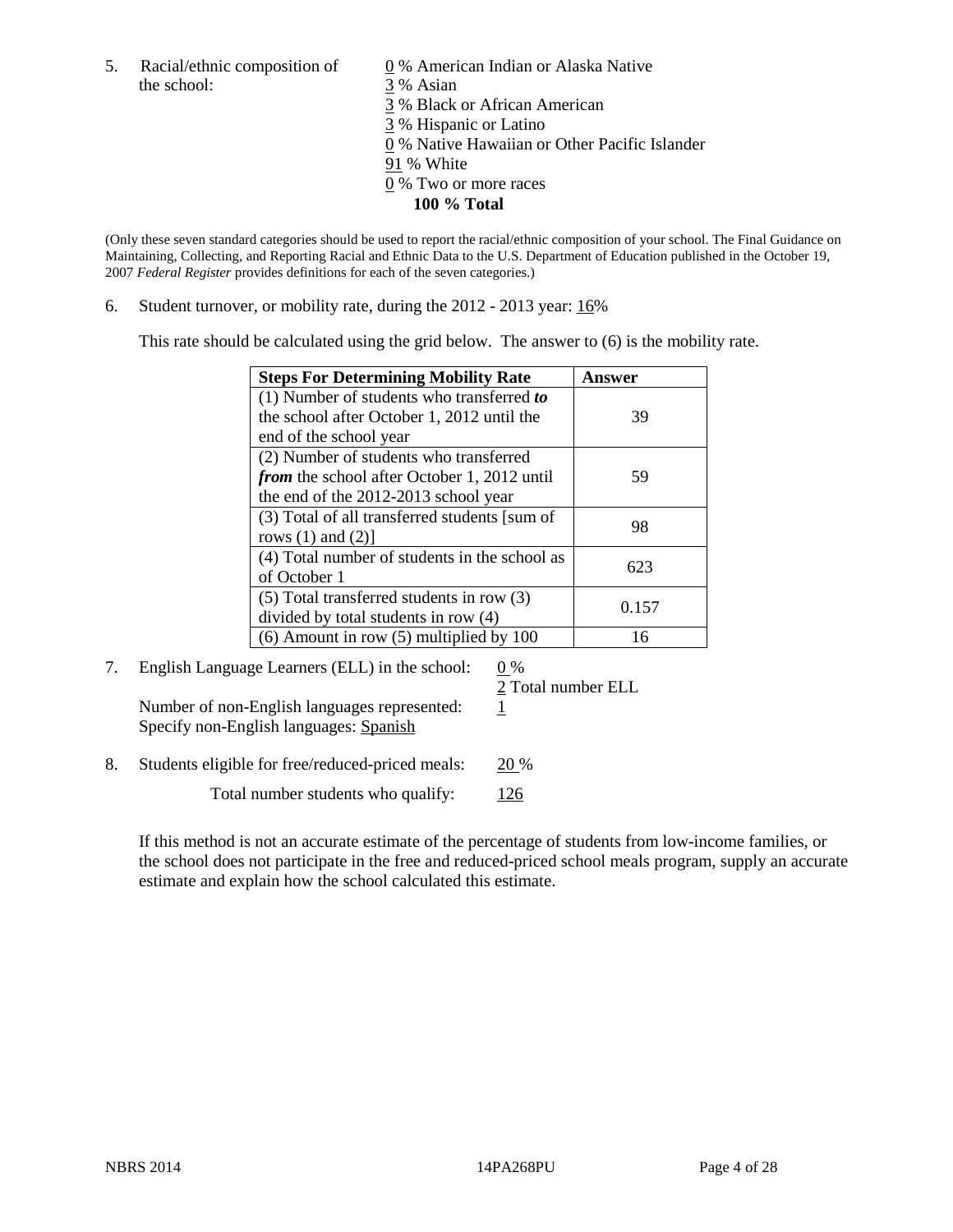90 Total number of students served

Indicate below the number of students with disabilities according to conditions designated in the Individuals with Disabilities Education Act. Do not add additional categories.

|                         | "The Drowomnos Budgetton I fee. Do not due authorite categories" |
|-------------------------|------------------------------------------------------------------|
| 5 Autism                | <b>0</b> Orthopedic Impairment                                   |
| 0 Deafness              | 13 Other Health Impaired                                         |
| 0 Deaf-Blindness        | 49 Specific Learning Disability                                  |
| 9 Emotional Disturbance | 0 Speech or Language Impairment                                  |
| 2 Hearing Impairment    | 0 Traumatic Brain Injury                                         |
| 8 Mental Retardation    | <b>0</b> Visual Impairment Including Blindness                   |
| 4 Multiple Disabilities | <b>0</b> Developmentally Delayed                                 |
|                         |                                                                  |

10. Use Full-Time Equivalents (FTEs), rounded to nearest whole numeral, to indicate the number of personnel in each of the categories below:

|                                       | <b>Number of Staff</b> |
|---------------------------------------|------------------------|
| Administrators                        |                        |
| Classroom teachers                    | 49                     |
| Resource teachers/specialists         |                        |
| e.g., reading, math, science, special | 3                      |
| education, enrichment, technology,    |                        |
| art, music, physical education, etc.  |                        |
| Paraprofessionals                     | 15                     |
| Student support personnel             |                        |
| e.g., guidance counselors, behavior   |                        |
| interventionists, mental/physical     |                        |
| health service providers,             | 4                      |
| psychologists, family engagement      |                        |
| liaisons, career/college attainment   |                        |
| coaches, etc.                         |                        |
|                                       |                        |

11. Average student-classroom teacher ratio, that is, the number of students in the school divided by the FTE of classroom teachers, e.g.,  $22:1$  13:1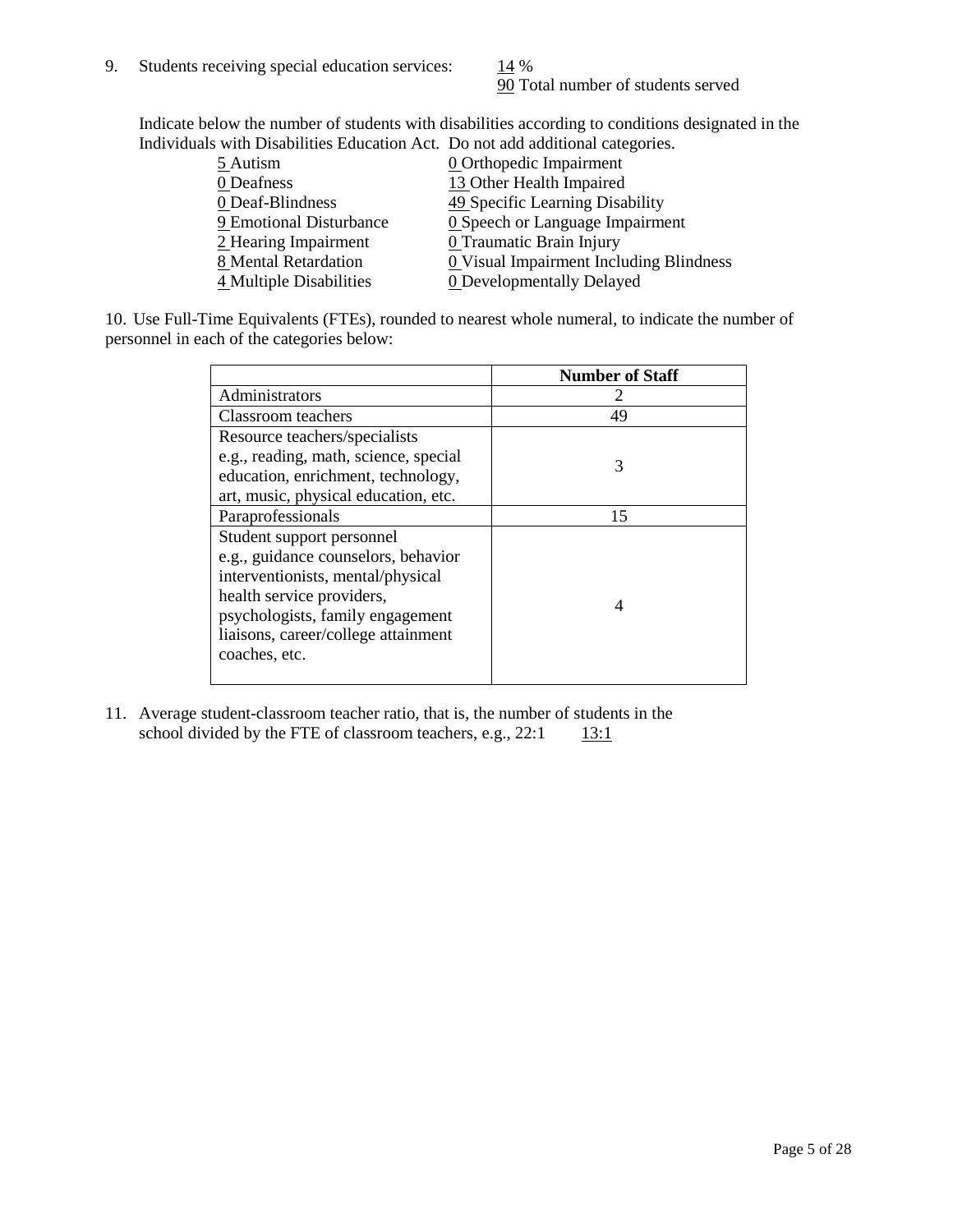12. Show daily student attendance rates. Only high schools need to supply yearly graduation rates.

| <b>Required Information</b> | 2012-2013 | 2011-2012 | 2010-2011 | 2009-2010 | 2008-2009 |
|-----------------------------|-----------|-----------|-----------|-----------|-----------|
| Daily student attendance    | 94%       | 96%       | 95%       | 96%       | 96%       |
| High school graduation rate | 94%       | 89%       | 94%       | 94%       | 91%       |

#### 13. **For schools ending in grade 12 (high schools)**

Show percentages to indicate the post-secondary status of students who graduated in Spring 2013

| <b>Post-Secondary Status</b>                  |     |
|-----------------------------------------------|-----|
| Graduating class size                         | 164 |
| Enrolled in a 4-year college or university    | 61% |
| Enrolled in a community college               | 9%  |
| Enrolled in career/technical training program | 18% |
| Found employment                              | 9%  |
| Joined the military or other public service   | 3%  |
| <b>Other</b>                                  | 0%  |

14. Indicate whether your school has previously received a National Blue Ribbon Schools award. Yes  $No X$ 

If yes, select the year in which your school received the award.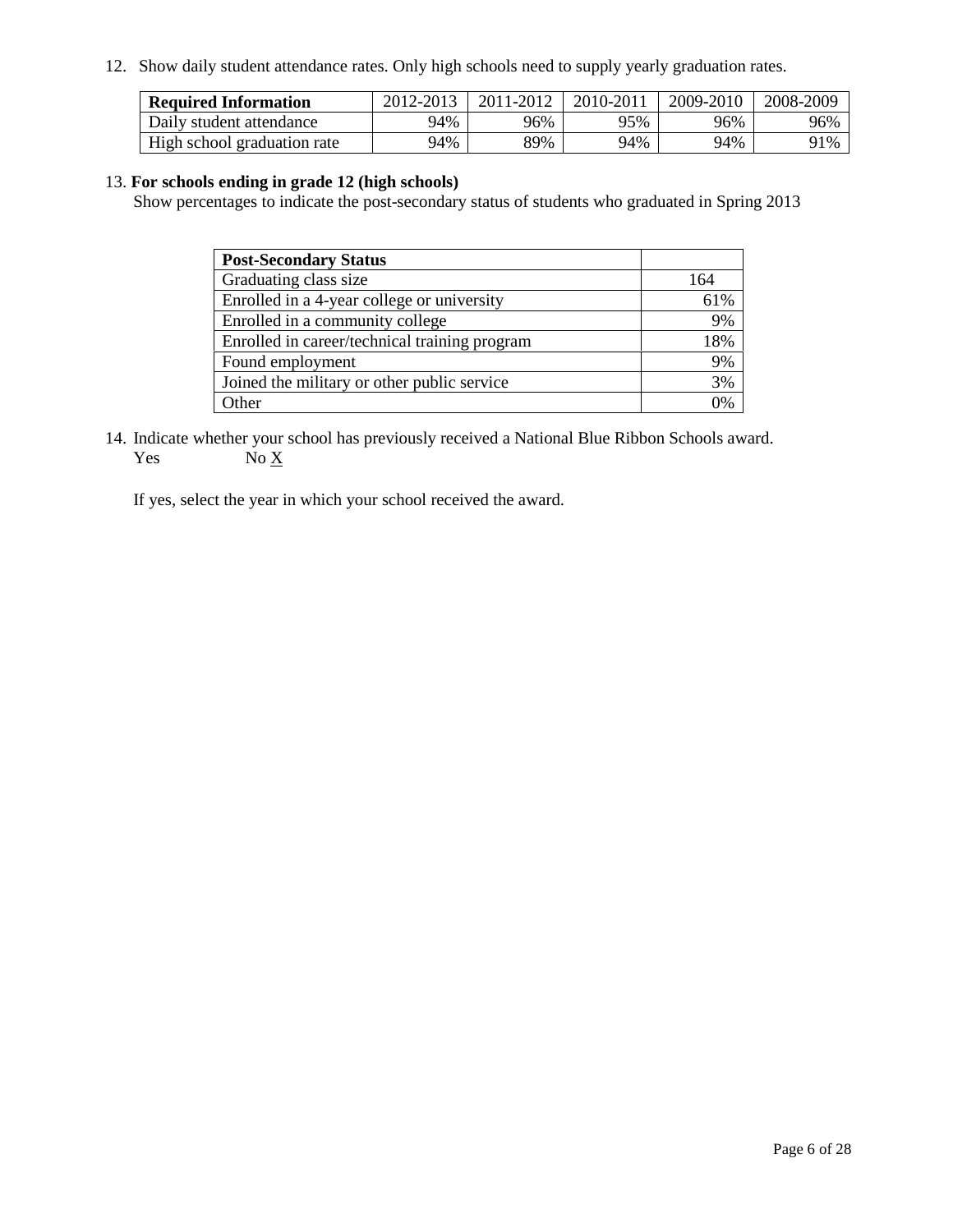## **PART III – SUMMARY**

The mission of the Danville Area School District is an alliance of family, school, and community committed to educational excellence and life success. At the Danville Area High School, we "Build the Future - One Student at a Time."

The vision for the future of the Danville Area School District includes a commitment to:

- Continually improve our work to identify all students' needs.
- Effectively use data for quality control of learning and informed decision-making.
- Continually improve our efforts to create community friendly schools within a culture of respect.
- Strive to make the best use of resources.

The Danville Area High School is accredited by the Middle States Association of Secondary Schools. The Danville Area High School has identified three (3) major student objectives to achieve over a seven year period. They are as follows: Academic Success, Use of Time, and Culture of Respect. These student objectives are defined in greater detail below.

Student Objective 1: ACADEMIC SUCCESS -- By 2016-17, Danville Area High School students will demonstrate increased academic success.

Student Objective 2: CULTURE OF RESPECT -- By 2016-17, Danville Area High School students, faculty, and administration will have increased learning opportunities to develop respect for self and others and have an increased perception of safety and respect.

Student Objective 3: USE OF SCHOOL TIME -- By 2016-17, Danville Area High School students will spend a greater percentage of the school day engaged in learning.

The Danville Area High School is located in a rural area of the scenic Susquehanna Valley of Pennsylvania. The major employers in the area are Geisinger Health Systems, Merck, and PPL Electric Utilities. The school services students from Montour and Northumberland counties. The DAHS is comprised of grades nine through twelve where approximately 80% of students venture on to post high school education. A wide variety of courses are offered. This diverse selection encourages students to think about their life goals beyond high school and appeals to each student's interest level. Each year, approximately thirteen (13) advanced placement courses are offered. The pass rate for the AP courses averages 85%.

Students attending DAHS are supported through of a comprehensive program of support and enrichment services. These services include English as a Second Language, gifted education, cooperative education, emotional support, life skills and multi-disabilities support, autistic support, work experiences for special education students, and learning support services. During a recent Special Education Compliance Monitoring review, the DAHS was commended for its commitment and implementation of inclusionary practices, co-teaching strategies, and available experiences for identified students such as real-life work experiences and an offsite house designed for transitional living. Students in the life skills and multiple disabilities program are educated both in the school and in a transitional living house where students learn real-life skills such as budgeting, cooking, cleaning, and other skills that students can transfer to their own homes.

The DAHS is the highest performing school of seventeen school districts in the Central Susquehanna Area. In 2014, the DAHS was awarded a silver medal by U.S. News and World Report for ranking in the top 3.5% of high schools nation wide. In 2009, the DAHS was ranked in the top 6% of high schools in the nation by Newsweek. The school has a principal and assistant principal. Three guidance counselors provide academic, social, post-secondary, and career assistance to all students. Teachers participate in subject-area departmental groups which include special education teachers. These departments are empowered to collaborate, propose and implement strategies and practices that bolster student achievement. Evidence of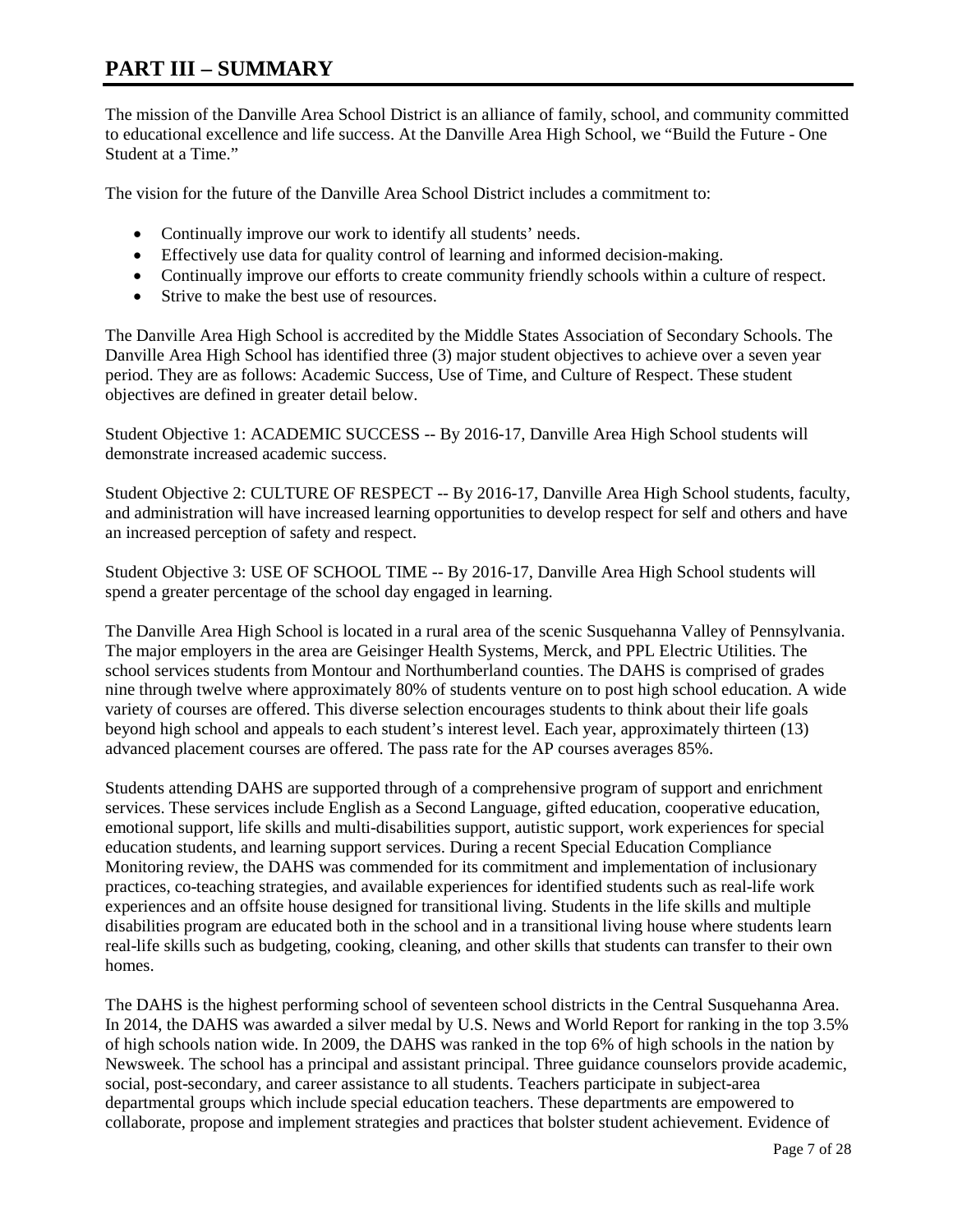the collaboration between administration and teachers includes an effective model for remediation designed for students who score in the sub-proficient range of the Keystone Exams in Algebra, Literature, and Biology. The DAHS partners with the Bloomsburg University of Pennsylvania to provide a weekly, afterschool tutoring program available to all students.

Currently, the DAHS offers twenty-two (22) honors level courses and thirteen (13) Advanced Placement Courses. Short-term goals include the expansion of our AP offerings to include AP French, AP Art Studio, and AP Language and Composition. Over the last five school years, five (5) DAHS students have been named National Merit Scholarship Finalists.

In addition to the rigorous academic courses available to students, the DAHS offers nineteen (19) Pennsylvania Interscholastic Athletic Association sports and twenty-three (23) clubs and activities for students. Approximately eighty-three (83%) of our high school students participate in at least one athletic program, club, or activity. The DAHS Forensics debate team is recognized throughout the state of Pennsylvania and the nation for their accomplishments over the years. They have won eighteen (18) of the last nineteen (19) district titles. The school's local service organization, Key Club, is also known throughout the state of Pennsylvania for the service they provide to the Danville community in the form of various community service projects. The DAHS has been designated as a "No Place for Hate" school by the Anti-Defamation League. The school has held this designation for the last four (4) school years.

In addition to the state's standardized testing system, DAHS students have participated in National Spanish Exams since 1977. Every year, our students excel on the prestigious exam by placing in the top three to four regional spots during the last four years. Three students have finished in the top 5% nationally from 2010 through 2013.

The DAHS is an exemplary school as evidenced by high academic achievement, effective remediation programs and practices, timely and appropriate professional development for teachers and staff members, high student involvement in students athletic and extracurricular programs and activities, and fullyfunctional working relationship between teachers, staff, and administration that values the importance of academic excellence balanced with the education of the whole child.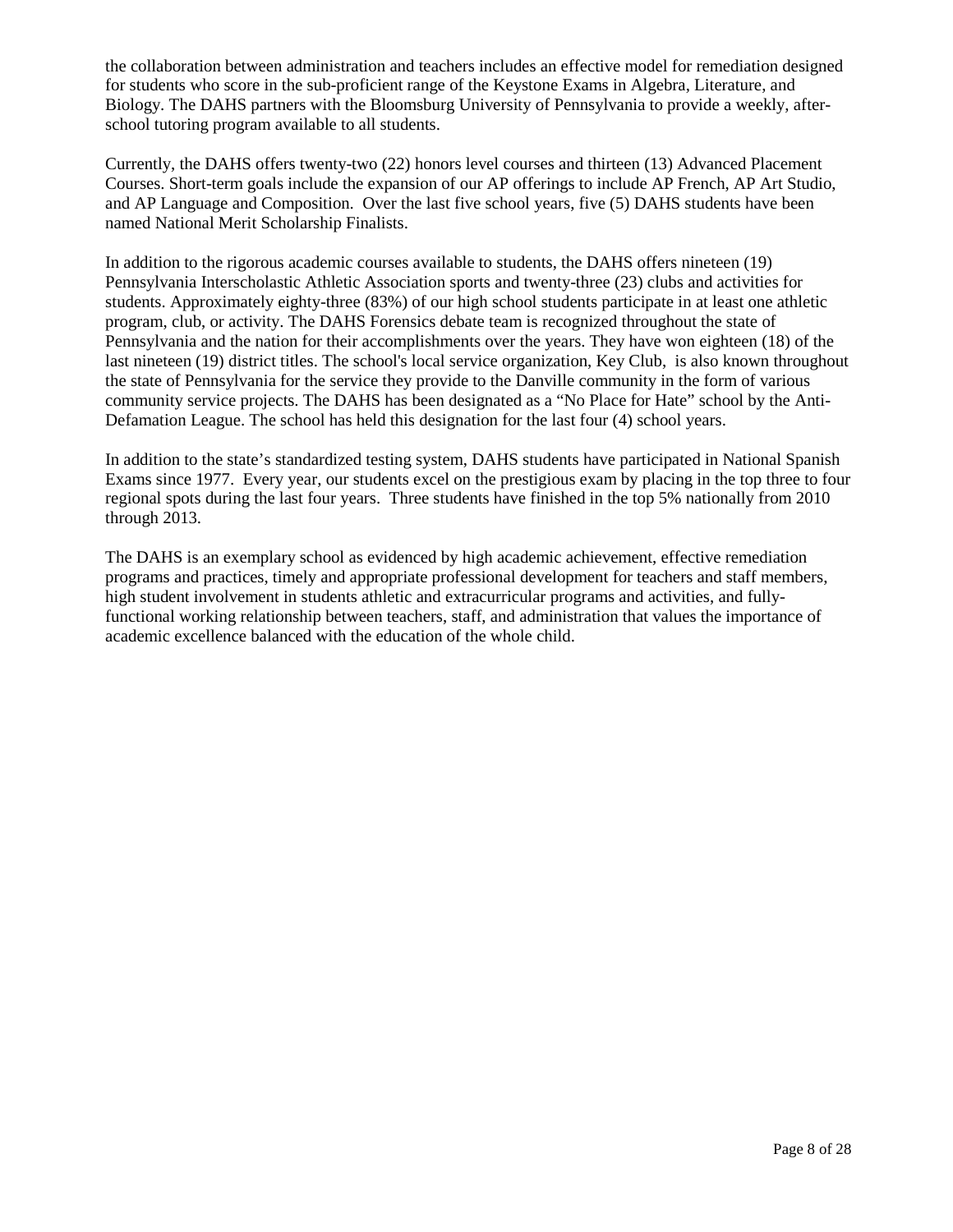#### **1. Assessment Results:**

Danville Area High School is the highest performing high school in the Central Susquehanna region. Some of our most recent accomplishments include:

- Ranked #1 high school in the region out of seventeen school districts in the Central Susquehanna Area and ranked #27 high school in Pennsylvania as evidenced by the Fall release 2013 PA School Performance Profile.
- Ranked #17 high school in Mathematics and #23 high school in Reading in the state of Pennsylvania based upon the grade eleven 2012 PSSA scores.
- In 2012, 49 percent of Danville Area High School students scored in the "Advanced" category on the Reading PSSA.
- 85% average pass rate on Advanced Placement Exams

Prior to the 2012-13 school year, eleventh grade students in Pennsylvania participated in the Pennsylvania System of School Achievement (PSSA) tests. Students were tested on four subjects including Reading, Math, Science and Writing. The four performance levels of the PSSA tests are below basic, basic, proficient, and advanced. Students who achieve at the proficient or advanced level are considered being "proficient" and have essentially "passed" the tests.

Beginning in the 2012-13 school year, high school students in Pennsylvania were tested using the state's end-of-course assessments called the Keystone Exams. The Keystone Exams are given in the following subject areas: Algebra I, Literature, and Biology. Beginning with the class of 2017, the Keystone Exams will be one component of a student's graduation requirements. The performance levels of the Keystone Exams mirror the PSSA levels: below basic, basic, proficient, and advanced. Students demonstrate proficiency by scoring either proficient or advanced. DAHS students who perform at the below basic or basic level are enrolled in remediation class prior to the next administration of the exam.

11th Grade PSSA Proficiency Percentages:

Reading: 2008-09 (69%) / 2009-10 (72%) / 2010-11 (77%) / 2011-12 (81%) Math: 2008-09(63%) / 2009-10 (73%) / 2010-11 (72%) / 2011-12 (78%) Science: 2008-09(44%) / 2009-10 (49%) / 2010-11 (47%) / 2011-12 (47%) Writing: 2008-09(85%) / 2009-10 (92%) / 2010-11 (96%) / 2011-12 (87%)

2012-13 Keystone Exam Percentages: Algebra I: 93% Literature: 93% Biology: 50%

From 2008-2012, the DAHS has seen a dramatic improvement in the Reading and Literature area. This success in academic achievement has also been duplicated in the areas of PSSA Math and Keystone Algebra I.

### **2. Using Assessment Results:**

As indicated in previous section entitled, "Indicators of Academic Success," the Danville Area High School administration and faculty have developed and implemented effective remediation strategies for students across all levels. In the math area, students are scheduled into "acceleration" groups using teacher-created, curriculum based assessments aligned to the Eligible Content for the Algebra I Keystone Exam. These students receive targeted instruction prior to the administration of the Keystone Algebra I Exam. If a student scores in the sub-proficient category, they are consequently scheduled into an Algebra I remediation class the following fall semester and given targeted, individualized instruction by a highly qualified math instructor.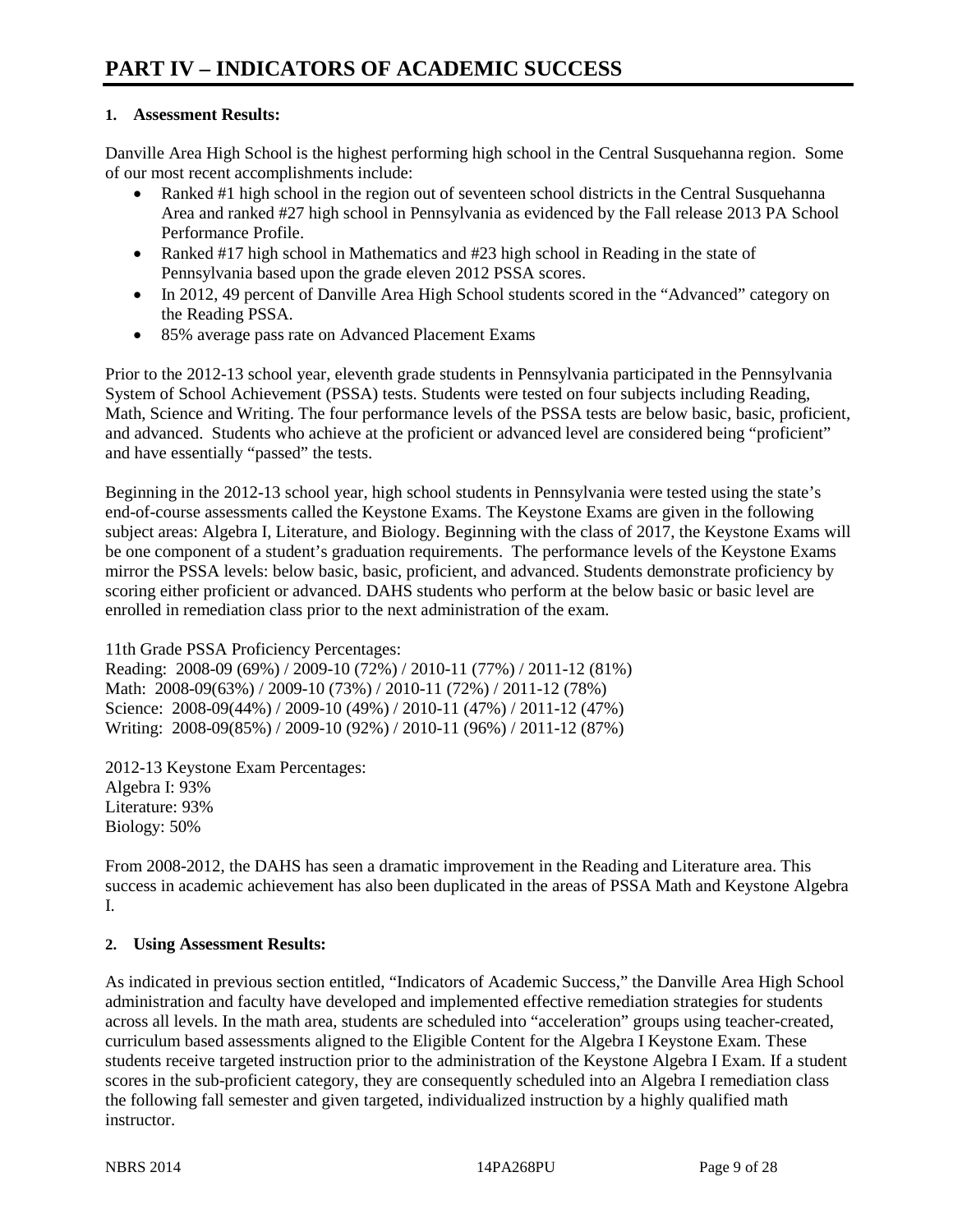The English Department has seen students score very well on the Keystone Literature Exam. The test-takers have benefited from a standards-aligned system of instruction in grades 9 and 10 where students receive a period and a half of English instruction throughout the entire school year in both grades 9 and 10. English teachers have administered the Classroom Diagnostic Tool (CDT) assessments to students at various intervals throughout the school year. Teachers have used the data generated from the CDTs to better inform them of their students' strengths and weaknesses. It has also given teachers the opportunity to reflect upon previously taught curriculum and how classroom instruction should be tailored moving forward from the assessment. Additionally, an effective remediation program has been designed and implemented where students who score in the sub-proficient category on the Keystone Literature Exam are scheduled into a 45 day class the following school year. Under the instruction of a highly qualified English teacher, students utilize Study Island resources, including a pretest of existing knowledge and skills, to prepare for the Winter Keystone Literature Exam.

Not only has the English Department aligned all curriculum and content leading up to the assessments to PA Common Core standards, the department members have created common assessments and have utilized data from Classroom Diagnostic Tool Assessments and Study Island to guide their instruction. The English Department and administration have cooperatively developed an effective remediation program for students who have not achieved proficiency where students are scheduled into a 45 day course with a highly qualified teacher of English. The pacing of the instruction is geared towards each student as they progress through the teacher guided-remediation and Study Island modules that are tailored specifically towards a student's area of weakness.

The math department, in cooperation with the school administration, has also developed an "acceleration" program where teachers use the results from classroom-based assessments to determine which students would benefit from academic intervention prior to taking the PSSA or Keystone assessment. In similar fashion to the English Department, the Math Department has also developed a remediation program that supports students through the process of becoming proficient following a below basic or basic score on the Keystone Exam. These interventions along with curriculum alignment to the PA Common Core standards, inclusionary practices, and the use of common assessments across all sections of Algebra I have led to a steady increase in student performance in math.

Due to low test scores in the PSSA Science in the past, the Biology Department and the school administration have created and implemented a new series of science and biology courses that are fully aligned to the Eligible Content of the Keystone Biology Exam. The new course sequence includes a full year, 1.0 credit "Integrated Science" course followed by a year-long 1.5 credit "Keystone Biology" course. Following this two course series, students are administered the end-of-course Keystone Biology Exam. Although the 11th grade score of 50% is noted on our PA School Performance Profile, the score is somewhat misleading. The 50% score includes eleventh grade students who took the Keystone Exam in their junior year, but did not take the Integrated Science to Keystone Biology course sequence. Those students who followed this sequence and took the Keystone Biology Exam scored at a proficiency rate of 77% -- much higher than the 50% score.

In similar fashion to the English Department, the Biology teachers have administered the CDT in an effort to guide and direct future instruction leading up to the end-of-course exam. Given the success of both the Math and English remediation classes, the administration and Biology teachers have developed a new remediation program for students who score below basic or basic on the Keystone Biology Exam.

The Danville Area School District follows an instructional model that requires all English and Social Studies teachers to administer weekly writing prompts to the students in their classes. As a result of the district-wide emphasis on writing over the last several years, DAHS students have performed in stellar fashion on the PSSA Writing Assessments. As stated previously, the PSSA Writing is no longer is administered to students in Pennsylvania.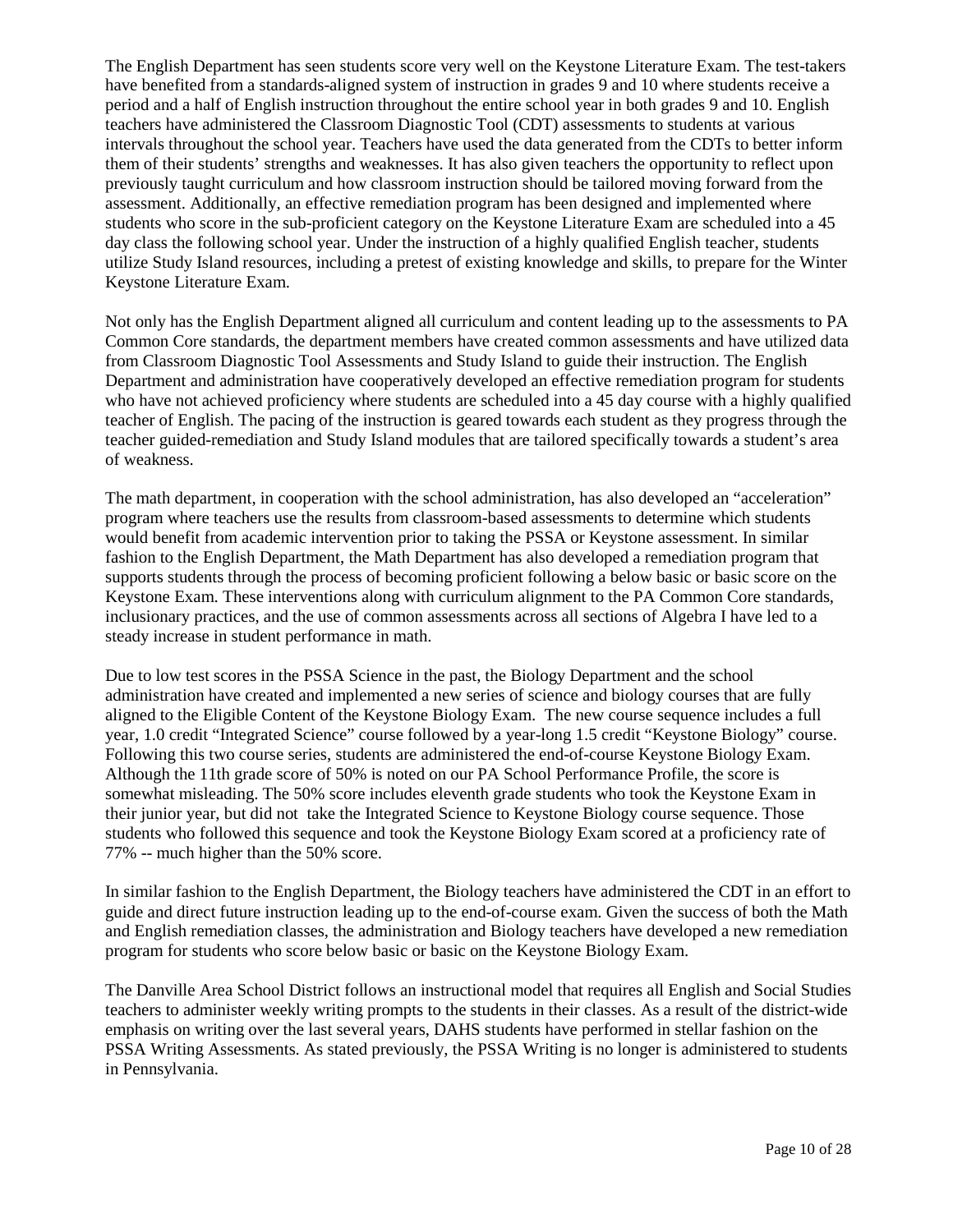#### **3. Sharing Lessons Learned:**

The Danville Area High School has become the premiere high school in the central Pennsylvania region over the course of the last few years. Since the state of Pennsylvania has published School Performance Profiles (SPP) of all schools throughout the Commonwealth, other schools have taken notice of the DAHS's stellar SPP of 92.7.

Since the publication of the SPP scores, several local high school principals have asked the principal of the DAHS to share best practices that led to the high rating. These discussions have taken place during monthly meetings held between high school principals from local schools. Strategies shared with local principals include curriculum alignment to the Common Core Standards, creation of timely and effective acceleration and remediation practices for struggling students, developing strong teacher leaders who help guide and direct fellow teachers at the departmental level, and utilizing data in an efficient and meaningful manner so that classroom instruction can be altered to fit the needs of all students.

Additionally, school superintendents in the Central Susquehanna Intermediate Unit have commended the Superintendent of the DASD and the work she has done. In doing so, several local superintendents have directed their district office administrators to contact school district administrators at the DASD for the sole purpose of discussing the effective strategies and programs that have been implemented from Kindergarten through Twelfth grade.

In addition to efforts to improve local high schools in the Central Susquehanna Valley, the Curriculum Director of the Danville Area School District presented at the 2013 Northeastern Educational Research Association Conference on the challenges schools face in implementing the Common Core Standards. She was an invited panelist who explored the goals, implications, and challenges of the national movement of adopting the Common Core Standards and the New Generation Science Standards. Other members of the panel included professors from the University of Connecticut and the University of Massachusetts Amherst and an Assessment Professional from the Educational Testing Service.

#### **4. Engaging Families and Community:**

The Danville Area School District has a vested interest in school and community partnerships. It is a goal of the district to be a resource to its community. The DAHS has defined school clubs such as Key Club which hosts over fifty community events, such as the food drive for the Ronald McDonald House and the Diaper Drive for families with need.

The DAHS has a highly recognized Cooperative Education program where students work directly with businesses and industries in a paid or intern position. Many of these students pursue higher education in their career study or attain jobs with the business or industry. This year, thirty-seven (37) senior students are actively participating in the Cooperative Ed. program.

The biggest business in the region is Geisinger Medical Center which employs over 15,000 employees. The school district has developed a strong partnership with this community resource to include curriculum resources, various guest speakers, employee wellness initiatives, and a resident intern program. This year, the Geisinger Medical Center was awarded a \$25,000 Pink Glove Breast Cancer Awareness Grant for a video created at the high school stadium which included parents, community members, Geisinger employees, and the DAHS football cheerleaders. This video reached national recognition.

The school's Wellness and Safety Committees are very strong and their initiatives reach out to many aspects of the communities including support and participation in events such as the Relay for Life, Autism Awareness Week, American Heart Association Hoops for Heart, Mostly Mutts/SPCA drive, and so many more.

The high school transition program includes the Hackey House and Bridging the Gap, a not-for-profit store that showcases merchandise created by special needs students. The store is located in the town's center and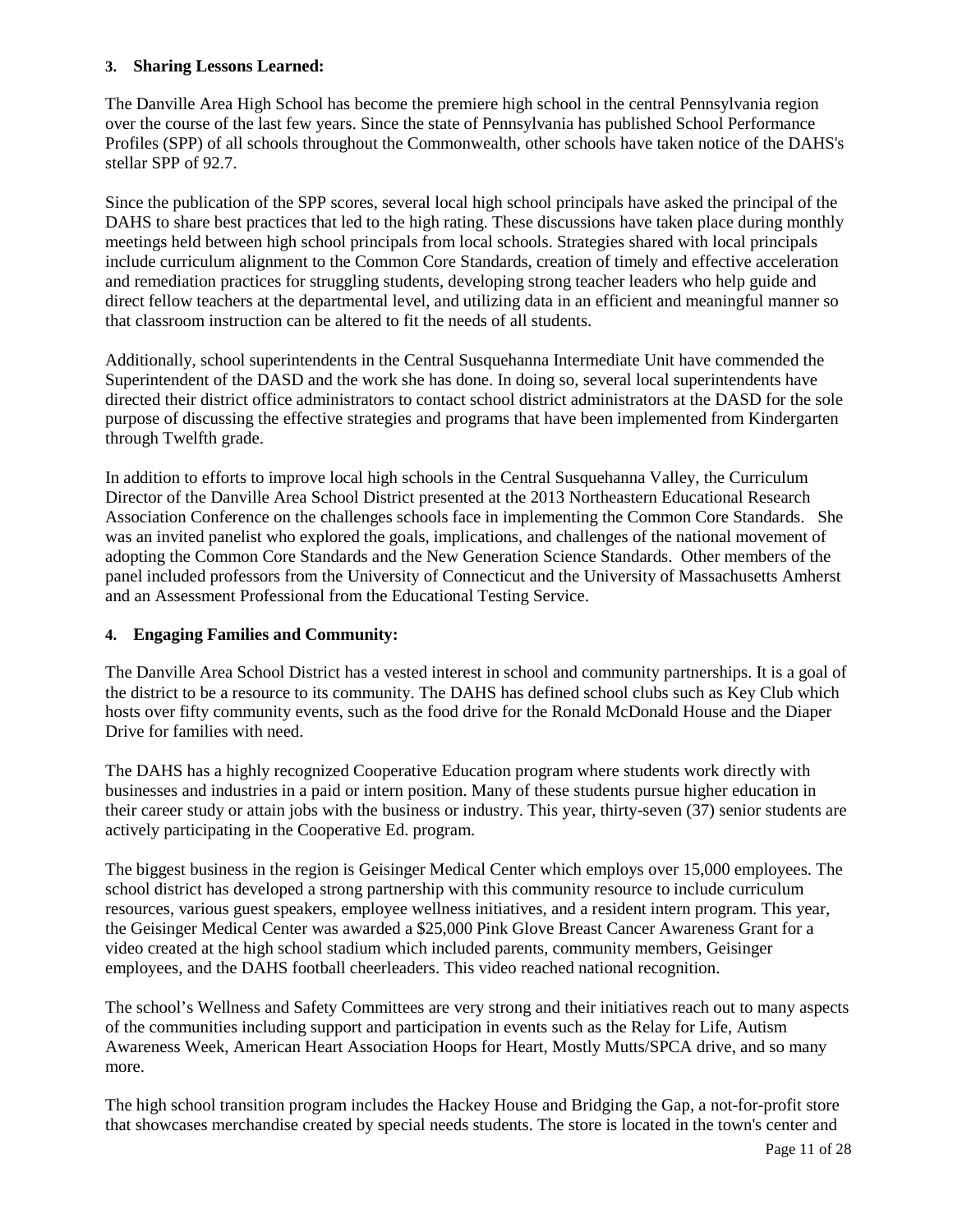is open to the public during school hours. DAHS students are responsible for all aspects of the business from production to marketing to sales. The Hackey House is a partnership with a local church where our special needs students run and operate a home to learn functional living skills. Both programs benefited tremendously from both families and community.

The administration and faculty prioritize family relationships by holding events throughout the school year to engage parents in the school community. Some of these events include Open House, Special Education Parent Education Night, Drug and Alcohol Awareness Night, Winter and Spring Choral and Band Concerts, Parent Prom Committee, Special Education Parent Committee, and Many Hands Helping Others, a program that sends food home on weekends for children in need. Parents also serve on our Professional Education Committee, World Language Committee and our Strategic Planning Committee.

It truly does "take a village to raise a child" and the DASD invests and values the resources and supports of our communities.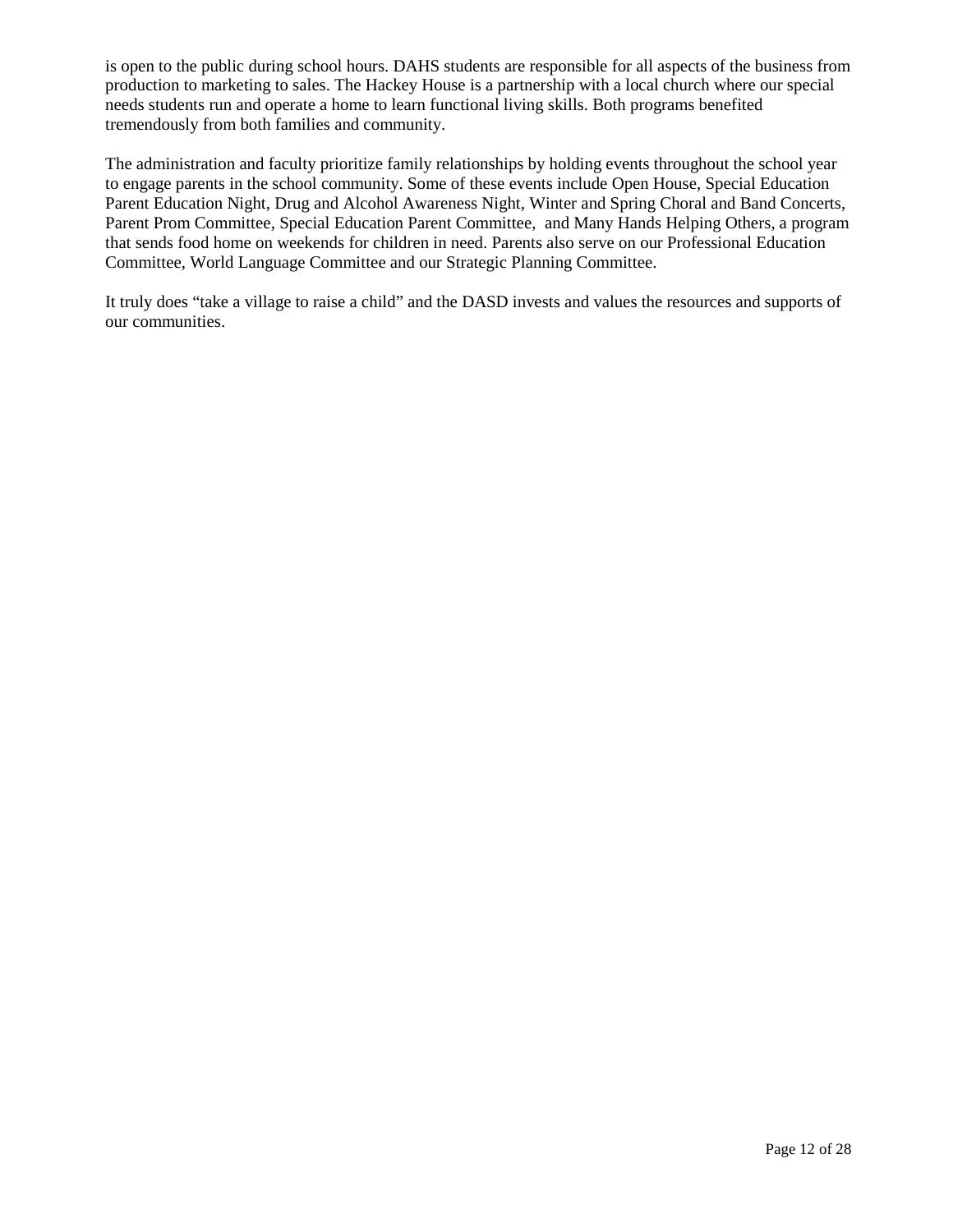### **1. Curriculum:**

As evidenced by high achievement levels, Danville Area School District's curriculum spans both ends of the spectrum. The core curriculum is aligned to the Pennsylvania Core and Common Core Standards, which represent the minimum level of skills that our students should achieve at each grade level. We often refer to these skills as "the floor" of Danville's curriculum. We recognize the need for state and national standards, but we also emphasize the importance of providing a comprehensive educational system that encompasses the "whole child" and teaches transferable skills. We aim to produce responsible, twenty-first century citizens who are creative, innovative, and collaborative. The integration of these skills and practices prepare our students for the workplace and college.

Our extensive programs in other academic areas, such as World Languages, Agriculture, Technology and Expressive Arts, represent the other end of our academic spectrum. Our curriculum extends beyond the standards to offer the opportunity for each of our students to reach their fullest potential and to distinguish themselves academically. Examples of these offerings include our Honors courses, Advanced Placement courses, dual enrollment courses, a Cooperative Education Program, Agricultural/CASE courses, Independent Studies, and a Science Technology Engineering Math (STEM) Magnet program. The DAHS offers thirteen (13) Advanced Placement courses and plans to implement three (3) additional AP courses within the next two years.

The core curriculum in English, Mathematics, Science and Social Studies is the result of hundreds of hours of thoughtful, collaborative effort by our staff to align our content to the state and national standards. Beginning with standards-aligned unit plans, we have created common lesson plans and assessments to ensure that all students glean the appropriate skills for college and career readiness.

### English:

The ninth and tenth English grade courses are organized by genre, encompassing short stories, the novel, poetry, drama, and nonfiction. Students study the American and British literary traditions in eleventh and twelfth grade, respectively. Using classic, canonical texts as a vehicle, teachers develop students' cultural literacy while also maintaining a focus on standards-based objectives.

English Courses: English 9, English 9 Honors, English 10, English 10 Honors, English 11, English 11 Honors, English 11 Literacy and Lab, English 12, English 12 Honors, AP Literature and Composition, Yearbook, English Internship.

#### Mathematics<sup>\*</sup>

The mathematics sequence of courses as been thoroughly aligned to the Common Core and Pennsylvania Core Standards. In addition numerous accelerated courses are offered to ensure our students have a high success rate at the collegiate level.

Mathematics courses: Algebra, Keystone Algebra I, Keystone Algebra Remediation, Keystone Algebra II Honors, Keystone Algebra II, Keystone Geometry Honors, Keystone Geometry, Topics of Math, Trigonometry and Pre-Calculus, Honors Trigonometry and Pre-Calculus, Introduction to Calculus, AP Calculus AB, AP Statistics, AP Calculus BC, Probability and Statistics

#### Science:

The science faculty strive to prepare students to become critical thinkers, problem solvers, and literate in science through a student-centered experiential learning approach. Once students enter 9th grade, they have a choice to complete the biology curriculum that is mapped to the state Standards in a 2-year program, or they may choose an accelerated one-year course. The first option involves taking Keystone Integrated Science during 9th grade and then Keystone Biology in 10th grade. The second option is an accelerated, one year Honors Keystone Biology course. In addition to these two introductory courses, students have several science electives to choose from. AP Biology is offered starting at the 10th grade level for students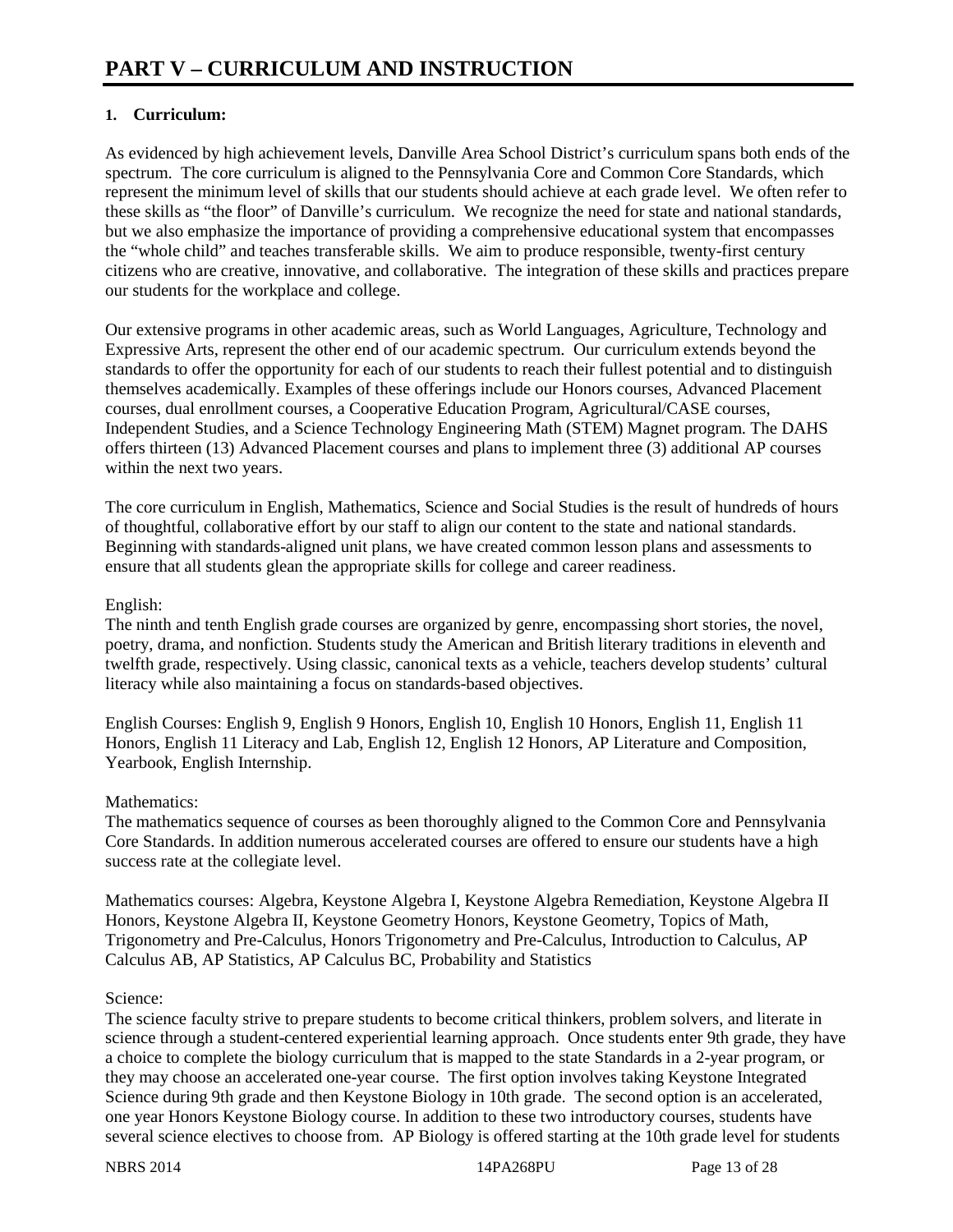who have successfully completed Biology. Two semester courses are also offered: Anatomy/Physiology and Zoology. The DAHS has one of the top Agricultural Science programs. Students are able to take AP Environmental Science, Animal Science, Botany and a research class, which requires students design a project, conduct research and present their findings at a local fair.

All courses in the biological sciences have an integral laboratory component that makes up approximately 40-50% of each course. In AP Biology, emphasis is placed on student-designed research and the use of statistical analysis for most laboratory investigations. In the Anatomy/Physiology course, laboratory assessments are utilized. This involves the teacher setting up rotating stations with specimens and/or microscopes and the students identifying relationships between structure and function at each station. Review stations are used often to focus students on single tasks within a unit so that they have an opportunity to interact with the teacher and their peers.

Science Courses: Integrated Science, Keystone Biology Honors, Keystone Biology, AP Biology, Chemistry, Honors Chemistry, AP Chemistry, Organic Chemistry, Astronomy, Anatomy and Physiology, Physics, Honors Physics, AP Physics C-Mechanics, Science Internship, Zoology, Honors Veterinary Science, Animal Science/Reproduction and Genetics, Animal Science/Nutrition and Welfare, Botany, AP Environmental Science, Mammalian Bioscience

Social Studies:

The Social Studies curriculum has been developed as an extension of the core content in Mathematics and English. Reading and writing skills are emphasized through informational text and writing. Mathematical concepts are reinforced through an interdisciplinary-approach.

Social studies courses: Social Studies: US History, Economics, American government, AP Economics, AP US Government and Politics, AP US History, World Cultures, World Cultures Honors, Psychology, Sociology

Below are the course offerings for the other content areas:

Business and Computer Technology: Introduction to Business, Accounting I, Accounting II, Business and Personal Law, Small Business Management, Sports and Entertainment Marketing, Fashion Marketing, Desktop Publishing, Ironmen 24/7.com Journalism and Broadcasting, Web Page Design, Digital Media Technology, Computer Programming I, Computer Programming II, AP Computer Science A, Media Technology

World Languages: French I, French II, French III, Honors Advanced French IV, Spanish IA, Spanish IB, Spanish II, Spanish III, Spanish IV, AP Spanish, Spanish VI

Industrial Technology: Electronics, Electricity, Industrial Engineering A, Industrial Engineering B, Wood Technology I, Wood Technology II

Art: Art I, Ceramics, Graphics, Art Independent Project, Painting

Performing Arts: Band, Concert Choir, Music Theory, Music Exploration

Family & Consumer Science: Child Development, Foods I, Foods II, Health Careers Foundations, Working with Young Children, The Observation and Teaching of Young Children

Agricultural Science: Small Gas Engines I, Small gas Engines II, Welding I, Welding II, Senior Agricultural Science, Agricultural Communication and Leadership Development, Wildlife Habitats and Management, Honors Veterinary Science, Animal Management, Animal Behavior, Animal Science/Reproduction and Genetics, Animal Science/Nutrition and Welfare, Landscape Principals and Design, Greenhouse Operation and Management, Botany, Landscape Construction, AP Environmental Science, Supervised Agricultural Experience, Mammalian Bioscience.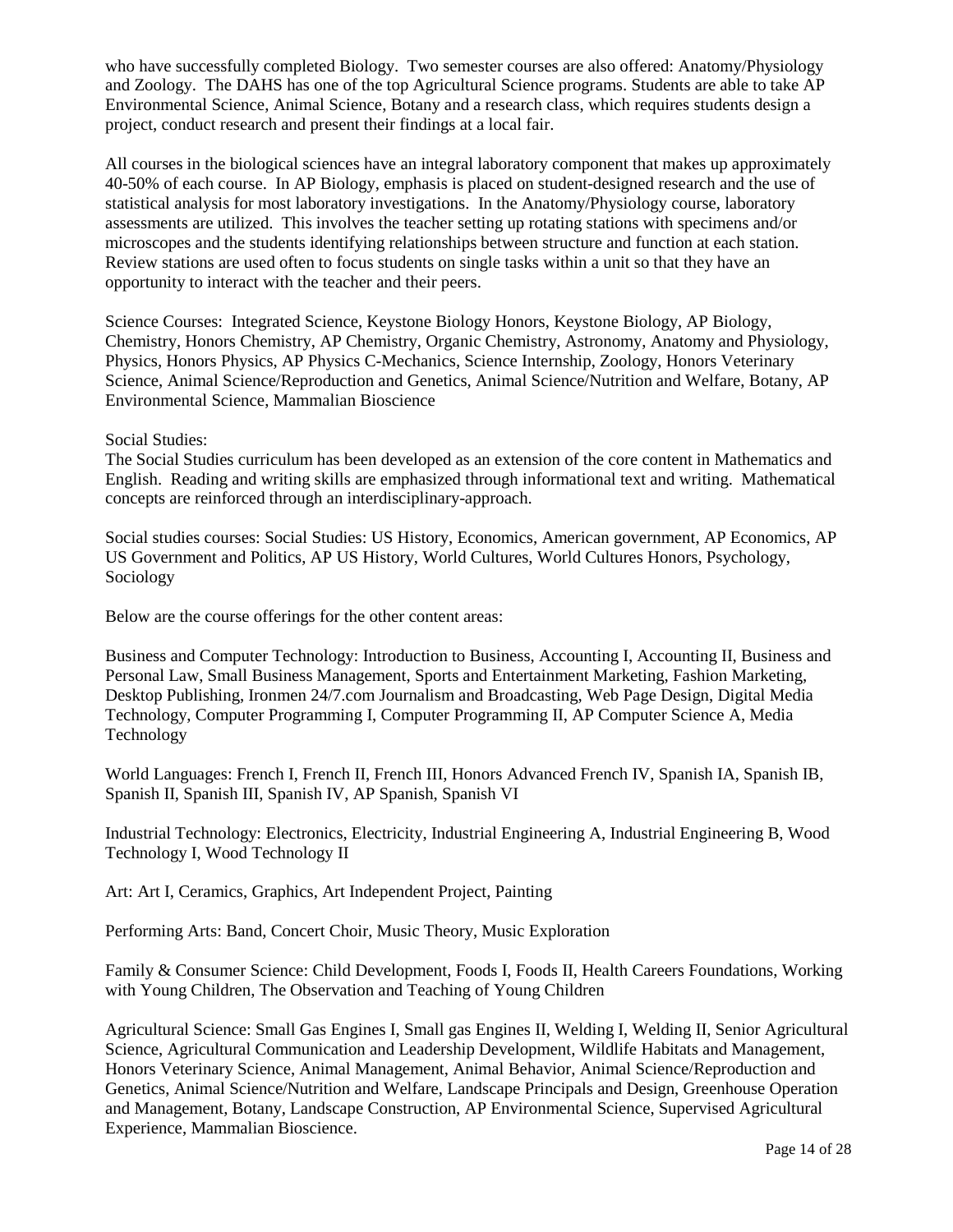Health & Physical Education: Health & PE 9, Health & PE 11, Strength & Conditioning, Yoga & Wellness, Physical Education, Adaptive Physical Education, Health Career Foundations

Cooperative Education: Cooperative Education incorporates community businesses and local industries into the student-learner's education. Electing to participate in this program provides students with a better understanding of the world of work. Work experience enables students to evaluate career decisions and develop a better understanding of employment opportunities and responsibilities. In addition, students develop realistic work skills and social skills.

Work Experience: Students who possess Individualized Education Plans may participate in the Work Experience Program through community businesses and organizations. These work experiences enable our students to develop work skills in their area of interest and explore career options and choices with scaffolding from staff. The students also establish work history with references and evaluations to carry forward into post-graduation life.

Dual enrollment: Dual enrollment courses are offered through our partnership with Bloomsburg University. Students can elect to take college level courses at a reduced rate. Our newest program with Bloomsburg University is our STEM Magnet Program. Students in their junior year and senior year can take college level courses in Health Occupations or STEM for half of the school day at Bloomsburg University of Pennsylvania. These students graduate with 30 college credits.

#### **2. Reading/English:**

In all English classes, every student is required to demonstrate core competencies, as well as investigate philosophical and literary questions. Specific reading skills and literary techniques are paired with fiction and nonfiction texts to develop students' ability to identify and analyze features of literature. A practical approach to grammar and vocabulary includes lessons that are embedded in literary study. Our writing curriculum is also correlated with core texts, as students write with multiple purposes and audiences, including the informative, persuasive, and narrative modes. Finally, speaking and listening skills are cultivated through speeches, multimedia presentations, and teacher-facilitated discussions.

The DAHS serves a diverse group of learners, requiring continuous effort from the teaching staff to meet the varied needs of all students. Inclusionary practices place nearly all students in the regular classroom. Ninth through twelfth grade English instructors co-teach with Special Education counterparts to deliver lessons that meet all students at their level. Students with reading deficits benefit from our Interactive Readers, a resource from Holt McDougal. Teachers guide students through the enriched text in the Interactive Readers, engaging questions in the margins, vocabulary exercises, graphic organizers, and assessment practice. These same students are given special consideration to ensure their success, including additional time, one-on-one instruction, and small group instruction. Students reading above grade level are tracked in honors and Advanced Placement classes. These students are assigned supplemental texts to annotate, and are challenged with rigorous reading schedules, extended writing assignments, and performance-based assessments. In all classrooms, the English department incorporates best practices such as cooperative learning, collaborative small group work, guided practice, peer conferencing, and writing for real audiences. Our instructional decisions are uniformly driven by assessment data that indicates students' needs.

We work diligently to ensure every child is standards-proficient, but are equally dedicated to providing enrichment opportunities for students through engagement with the world outside the classroom. We have cultivated a relationship with a local professional theater group, the Bloomsburg Theatre Ensemble (BTE). Each year, we take students to see "Project Discovery" productions of plays ranging from The Miracle Worker to Hamlet. Without these field trips, many students would never have a live theater experience. Additionally, stage actors from BTE come to our campus to bring the plays to life through text analysis, workshops, and combat instruction. This year, a special opportunity presented itself, as we were fortunate enough to attract the attention of the Elements Theatre Company touring in New York City. Responding to the work our senior honors classes put into a Shakespearean sonnet project, the Elements Company came to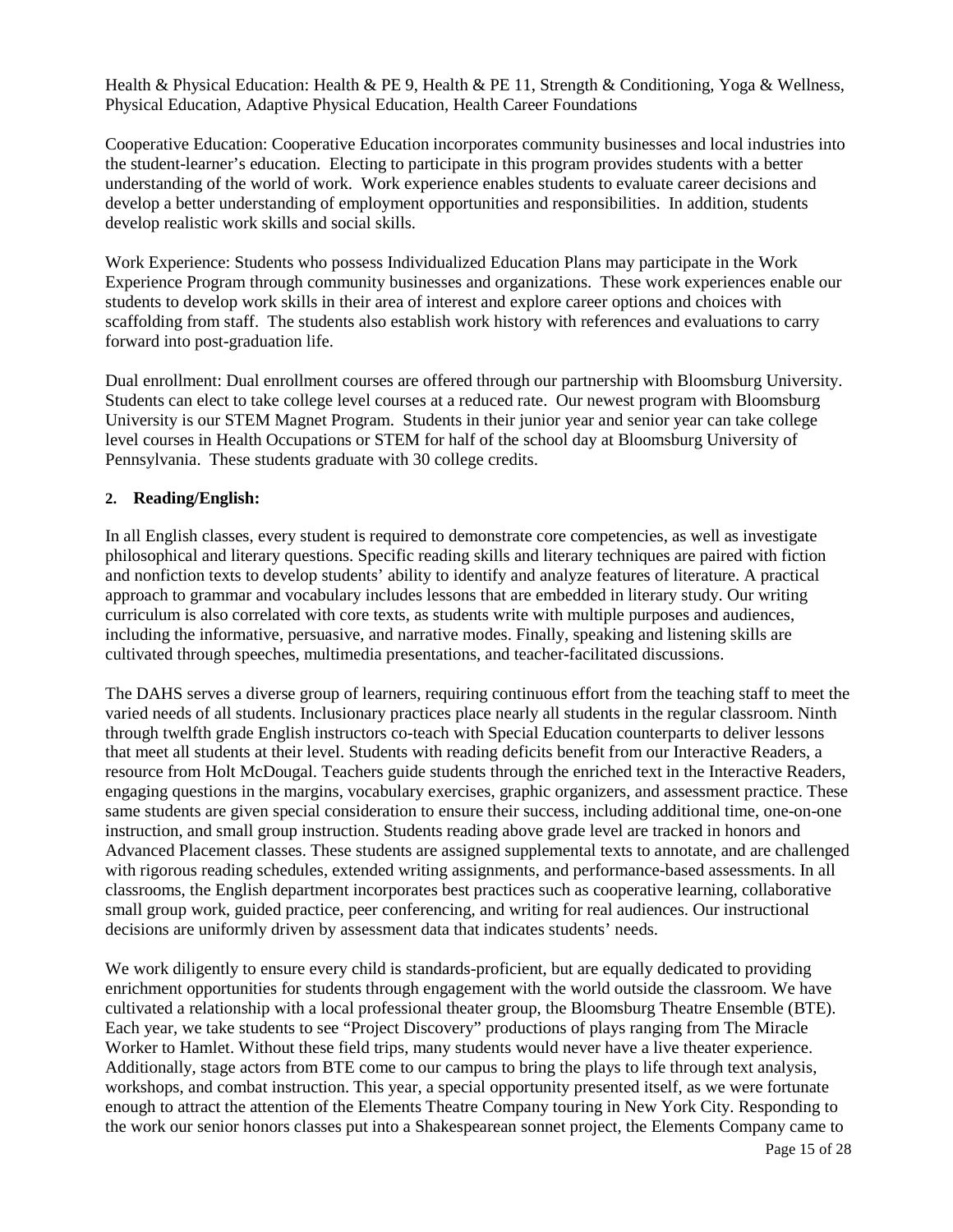the high school and ran sonnet workshops with our seniors. Danville is also fortunate to have three local universities that offer theatrical productions, poetry readings and lectures for additional student enrichment. Though we often look to the world outside our school for educational experiences, students are provided with many extra- and co-curricular opportunities on campus. We have a school literary magazine, advised by a writer and university professor, which sponsors poetry slams and a nonfiction essay contest, and maintains an annual publication of original student writing and art. A thriving speech and debate team affords students the chance to develop as orators, debaters, and actors.

Through a rich, yet realistic curriculum, we strive to achieve a balance; we acknowledge the reality of the current standards-and-assessment driven educational climate, but insist upon giving students opportunities to engage ideas and experience the application of language arts in the real world. Our responsive and devoted team of educators is committed to challenging all students to fulfill their potential.

#### **3. Mathematics:**

The Danville Area School District has spent many years developing a K-12 curriculum that is aligned to the standards and has ensured that it is vertically aligned to assure all standards are taught. The DAHS's Mathematics Department had developed its math curriculum and common assessments to meet the rigor of the Pennsylvania Keystone Assessment Anchors and the Pennsylvania Core Standards. The goal of the curriculum is to develop 21st century learners who have the skills needed to be decision makers, problem solvers and lifelong learners. DAHS offers Algebra, Keystone Algebra I, Keystone Geometry, Keystone Geometry Honors, Keystone Algebra II, Keystone Algebra II Honors, College Prep Trig & Algebra, Honors Trig & Algebra, Probability and Statistics, Pre-Calculus, AP Calculus AB, AP Calculus BC, AP Statistics, Topics of Math.

To ensure the success of all of our students, the math teachers maximize their class time by using the DASD's Instructional Model, which includes following best practices in mathematics, such as providing Keystone exam like open ended responses and providing problem-solving strategies.

The math department has increased the rigor of math classes by having extended class time, using higher level questioning, and differentiating the instruction to meet the needs of all learners. The math department offers students a variety of avenues to learn; they use direct instruction, peer to peer instruction, small group instruction, and inquiry based instruction. Students enter the high school with a strong background in conceptual math. Students, who enter the high school without essential skills needed to be successful in Keystone Algebra, are enrolled in a co-teaching Algebra class to develop those skills.

Students identified as special education students receive help during a period of the day called "Study Skills Support". During this class, students can receive assistance with skill gaps that have been identified or help with homework. The DAHS offers co-teaching classes to assist both special needs students and lowperforming students. The math teachers utilize and analyze common assessments that are aligned to the Keystone Assessment Anchors. The math department works with administration to place students in remediation classes for students who score in the sub-proficient range on the Keystone exams.

In addition to the "floor" of the math curriculum, Keystone Algebra I, the DAHS offers challenging Honors and AP classes to enrich and challenge the learning of the high achieving student. The class of 2013 had forty-eight (48) seniors take AP exams in mathematics.

#### **4. Additional Curriculum Area:**

Social Studies: The Social Studies Department has three exemplary characteristics that make it a significant component of the school's curriculum and instruction. One aspect of the department is that both curriculum and instruction have been intentionally and cooperatively developed as extensions of the core areas of mathematics and language arts. Reading and using informational texts, as well as reading and applying data displayed in a variety of formats have been two skills of focus. For instance, as freshmen in US History, students are instructed on the reading skill of classifying information when studying the Progressive Era. In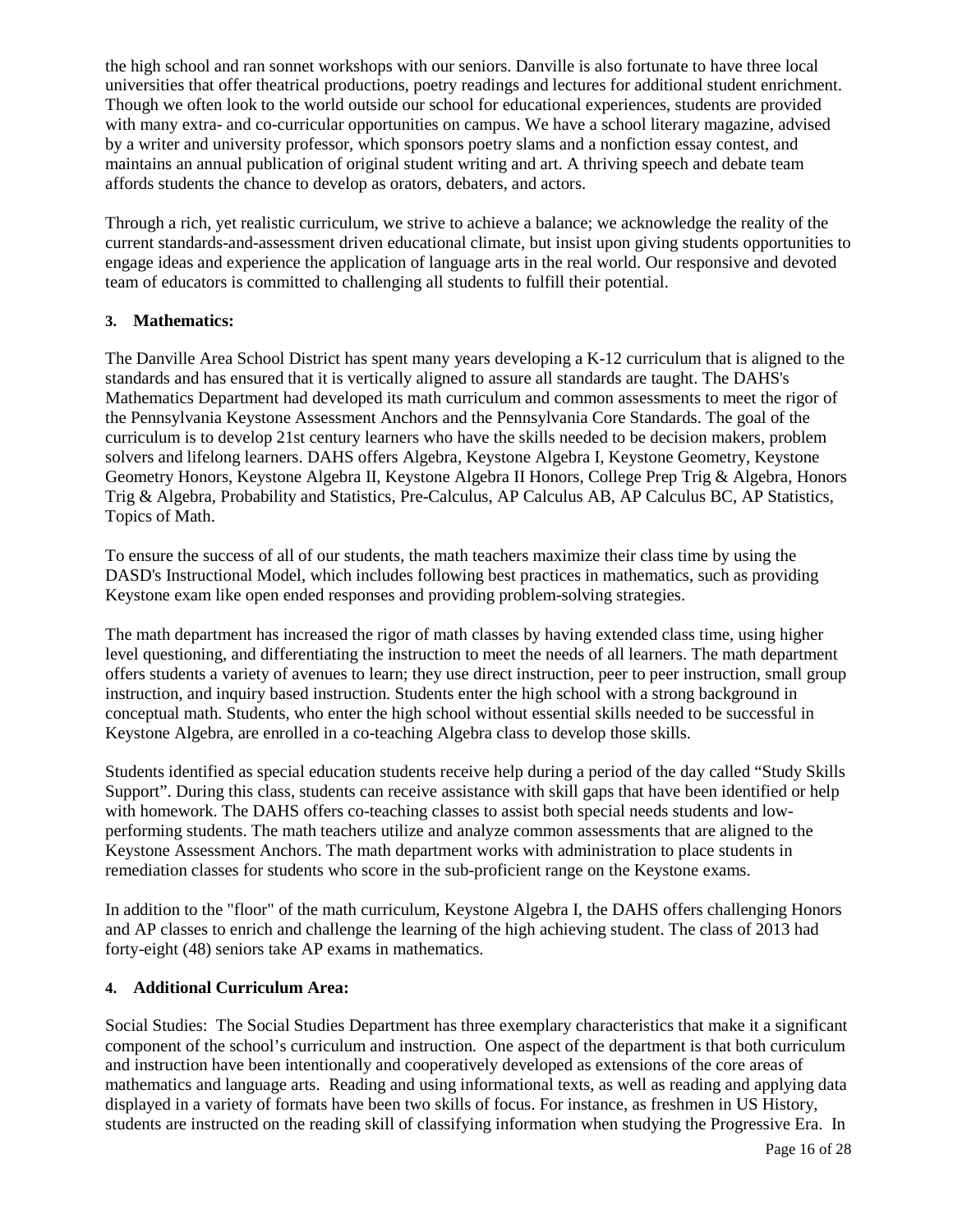researching and writing about the efforts of reformers of the age, students are instructed in reading informational texts to uncover and classify the problem, method of reform, and impact of the reformers' efforts. The lesson incorporates reading strategies that are then continually built upon and reinforced throughout the study of US history.

Additionally, writing development has been a cornerstone of the department's efforts. Writing for specific prompted purposes is explicitly taught within each course of study from introductory, to honors and AP levels. Whether the writing is intended to creatively express learned content such as the experiences of diverse members of society during wartime in US history; propose and support viable solutions to conflict in the Middle East in world cultures; or express technical cause and effect relationships in AP economics, all writing forms are overtly taught as a skill. Teachers annually track selected student progression seeking samples of development to revise strategies and consider skills to refocus instruction upon. This process has been developed cooperatively with the English teachers over years of meeting and reflecting on how the Social Studies department can have students display knowledge acquisition and enhance writing skills.

Finally, the department has taken on the initiative of seamlessly utilizing technology in developing curriculum and instructional strategies. Department teachers have developed interactive course websites displaying all lessons that are accessible for students, parents, and other stakeholders such as learning support teachers. Lessons also make use of alternative content resources and diverse technological applications for student expression of knowledge. Technology has never been incorporated for itself, but as a powerful resource that brings common content teachers together and as an enhancement for core content acquisition.

World Languages: The Department of World Languages has developed a curriculum that strives to address the needs of our various learners. Our curriculum is designed to reflect the inherent value of language study during the developmental years, both from the standpoint of the proficiency of usage of the target language as well as from the academic benefits realized through the rigorous study of a second language. It is around this dual concept, then, that our curriculum revolves.

The history of second language instruction is replete with examples of grammar translation and learning "about" the language. In our French and Spanish classes at DAHS, language teachers seek to instruct so that the language is learned in a meaningful manner. The goal is to ensure that students know the language¸ not just the mechanical, grammatical components or a mere vocabulary list. The language instruction, then, is focused on delivering the instruction in the target language and in context. Teachers incorporate extensive use of the language from the first days of the first level. Vocabulary is presented in context, practiced in paired, communicative activities, and utilized in projects, products, and performances that are as authentic as can be hoped for in a classroom environment. The French program is explicitly based on the latest cognitive and linguistic research, so that students can actively differentiate between grapheme, phoneme, representation, and concept in the process of the constitution of meaning itself.

DAHS students regularly score very high on standardized tests like the National Spanish Exam and the SAT II Spanish Language Exam. Scores on the grammar portion of these exams reflect the success we have enjoyed which we attribute to the dual method of explicit and implicit grammar instruction. Although our students' AP Spanish Language scores average a full point (or 20%) above the national norm for our standardized group, we acknowledge the need to improve our productive capabilities.

Extensive practice is utilized from the most basic tasks of ordering food and expressing opinions to reading and listening to authentic target language texts and sources, from literature to advertisements to news reports. The focus is to have students produce the language as they use it in authentic communicative ways, from interpretive to productive. The overriding goal is always to have the students moving towards increased proficiency so that they can function with the language in real human interaction.

Agriculture Science: The DAHS's agriculture program combines vocational agriculture and agricultural science to teach its STEM-centered curriculum. The mission of agriculture education is to prepare and support individuals for careers, build awareness of agriculture, and develop leadership for the food, fiber,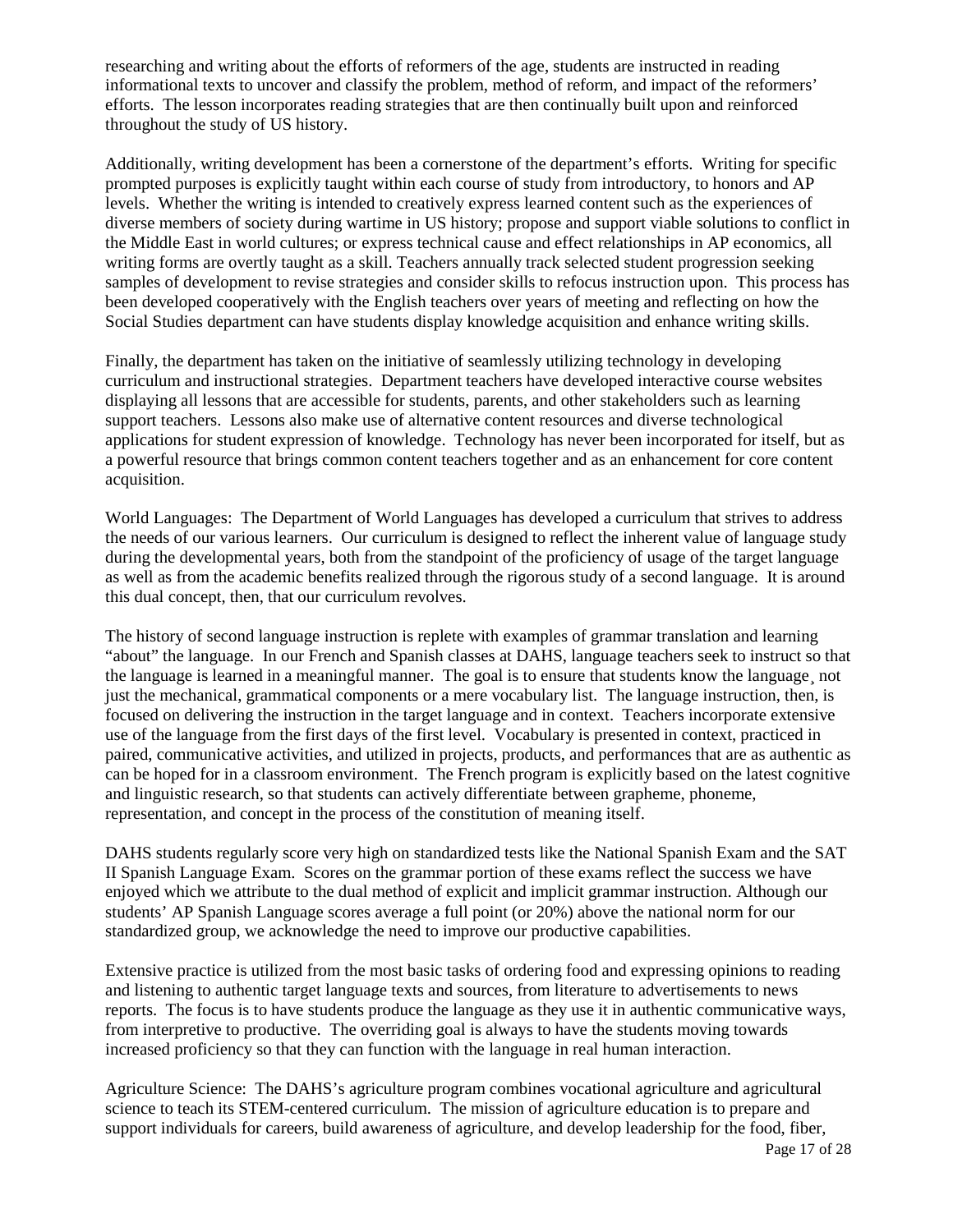and natural resource systems. The Agriculture program offers three (3) areas for students to focus on: animal science, plant science, and agricultural engineering. The department has been very aggressive with curriculum development in all of these areas to ensure that students are prepared for various agricultural occupations and/or further education.

With guidance from an Occupational Advisory Committee/Agriculture Advisory Board whose members are actively working in an agriculturally-related field, our program is constantly evolving to meet the needs of our local, regional, and state agriculture industry. A student may choose one of the agriculture department's focus areas. The curriculum within each area enables students to have a variety of experiences that provide an overview of the field of agricultural science with a foundation in each area. Students explore hands-on projects and activities to learn the characteristics of agriculture and work on major projects and problems similar to those that specialists face in their respective careers.

In October 2012, the DASD received a \$25,000 grant to enhance the school's agriculture education program. The grant money was used to purchase new technology and equipment to move the agriculture program forward and expose DAHS's students to innovative agriculture education curriculum. The new technology enables our teachers to utilize instructional strategies that challenge the learner to develop specific skills, synthesize and create concept and ideas, and evaluate information to solve complex problems. These are the higher order cognitive skills that post-secondary institutions and industry are demanding from high school graduates.

#### **5. Instructional Methods:**

Danville Area High School's belief system is based upon the premise that standards represent the "floor" of learning and it is our responsibility as educators for each of our students to master this minimum level of learning. Therefore, various instructional techniques and strategies are utilized to ensure that each student meets grade level standards, such as guided practice, peer conferencing, and cooperative learning. This is accomplished through a multi-tiered support system, which includes administrators, teachers, paraprofessionals, and parents working together to meet the needs of our diverse learners.

The core of our instruction is provided through an inclusionary model. General education teachers co-teach with special education teachers in English and Mathematics. This team-teaching approach enables teachers to meet the learning styles and levels of our students. The students receive teaching expertise from the content teacher and the differentiated specialist, the special education teacher, within the same classroom.

When students are not demonstrating proficiency in the core content, remediation is provided throughout the school day. In addition, the high school provides a remediation/enrichment period at the end of the school day in order to allow students to receive extra support from teachers as well as have the opportunity to further extend their learning experience.

These extensions of learning occur throughout the school day through the teaching of transferrable skills. We refer to these twenty-first century skills, such as critical thinking skills, digital literacy, and collaboration, as being the "ceiling" of our learning. Therefore, we aim to teach at a higher level of knowledge with a focus on achieving Level 3 and Level 4 on Webb's Depth of Knowledge. Webb's Depth of Knowledge is utilized in creating student-centered lesson plans. We have also utilized other state models such as the Kentucky Exemplars that focus on Webb's Depth of Knowledge in order to prepare for the transition to the Common Core Standards and the Keystone Exams.

Formative and diagnostic data drives our instruction. Some examples include Study Island benchmark assessments and Classroom Diagnostic Tests. Our common assessments have been a driving force for improving our instruction. The staff has worked tirelessly over the last three years to create these Common Core Standards- aligned assessments.

Technology is also an integral part of our curriculum. We believe in blending reading, writing, and mathematical skills with innovation skills. Laptop carts are located through the high school. Interactive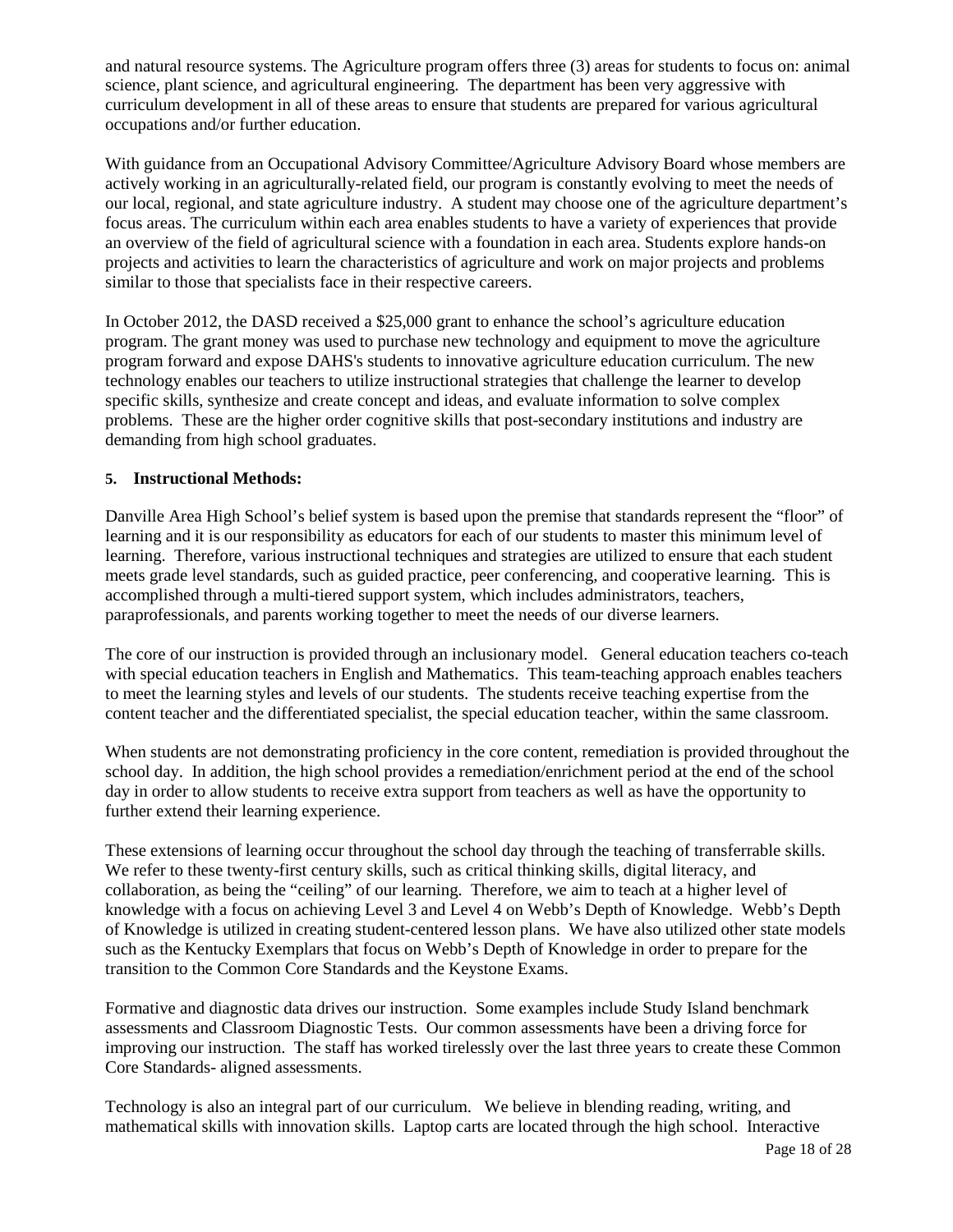Projectors and Smart Boards are located in all classrooms. The school is currently piloting Chromebooks and Google Apps for Education (GAFE). Our goal is to provide a connected learning environment where students collaborate and have instantaneous access to information at their fingertips.

#### **6. Professional Development:**

Danville Area High School's has a comprehensive Professional Development Program that focuses on research-based best practices and standards. It is a collaborative model that is multifaceted to ensure every staff member continues to be a life-long learner. Danville also emphasizes the importance of growing the profession of teaching and learning.

The Professional Development Plan is established through the high school's Accreditation for Growth (AFG) Committees and the school district's Professional Education Committee. The Accreditation for Growth process ensures that the professional development is part of our high school culture. The staff works as teams to create and monitor all of the goals. This process is also reviewed and evaluated by the Middle States Association of Colleges and Schools.

The high school's professional development is also created, monitored, and evaluated through the Professional Education Committee, which in comprised of stakeholders from all levels. This Committee plans the professional development based upon the needs of the district and each building. District need is assessed through district and building data, observations, walk through observations, and the professional development evaluations that are completed after each professional development workshop. Priority is given to areas of weakness as well as state initiatives.

Most of the professional development is executed through a Train-The-Trainers model. Not only has the district saved thousands of dollars though this method, but the district has created teacher leadership at all levels. In turn, the professional development is on-going and supported through peer training.

The district and building level professional development has focused on the Teacher Effectiveness Model and Common Core Standards for the past two years due to the recent mandates of Act 82, PA Educator Effectiveness, and transition to Common Core Standards, PA Core Standards, and Keystone Exams. Although these new mandates were challenging to implement within a short time frame, the staff embraced the opportunity to improve their teaching and realign our curriculum. The strong achievement levels on the newly enacted end-of-course exams, Keystone Exams, are evident of the staff's ability to utilize professional development to improve their curriculum and instructional practices. Other high schools in this region have been asking for our assistance in realigning their curriculum and instruction to the Keystone Exams.

When Pennsylvania was scheduled to adopt the new Teacher Effectiveness Model during the 2013-2014 school year as a result of Act 82, the DASD began preparing for the new model a year prior by volunteering to pilot the new model through the Race to the Top Grant. Multiple professional development workshops were held on the Charlotte Danielson's Framework for Teaching model. In addition, high school faculty members volunteered to be evaluated utilizing the new framework.

A new Differentiated Supervision model was adopted for the 2013-2014 school year. Training was conducted on the new model including a focus on Student Learning Objectives. The staff volunteered to pilot the Student Learning Objectives for the 2013-2014 school year. Teachers aligned their goals to the specific student learning needs. This goal-oriented approach enables our school to continue its focus on increasing student achievement for all learners.

### **7. School Leadership**

The school principal serves as the principal and instructional leader for Danville Area High School. His belief system centers on defined autonomy that empowers all members of the school to be active stewards for the school's mission and vision of excellence in learning.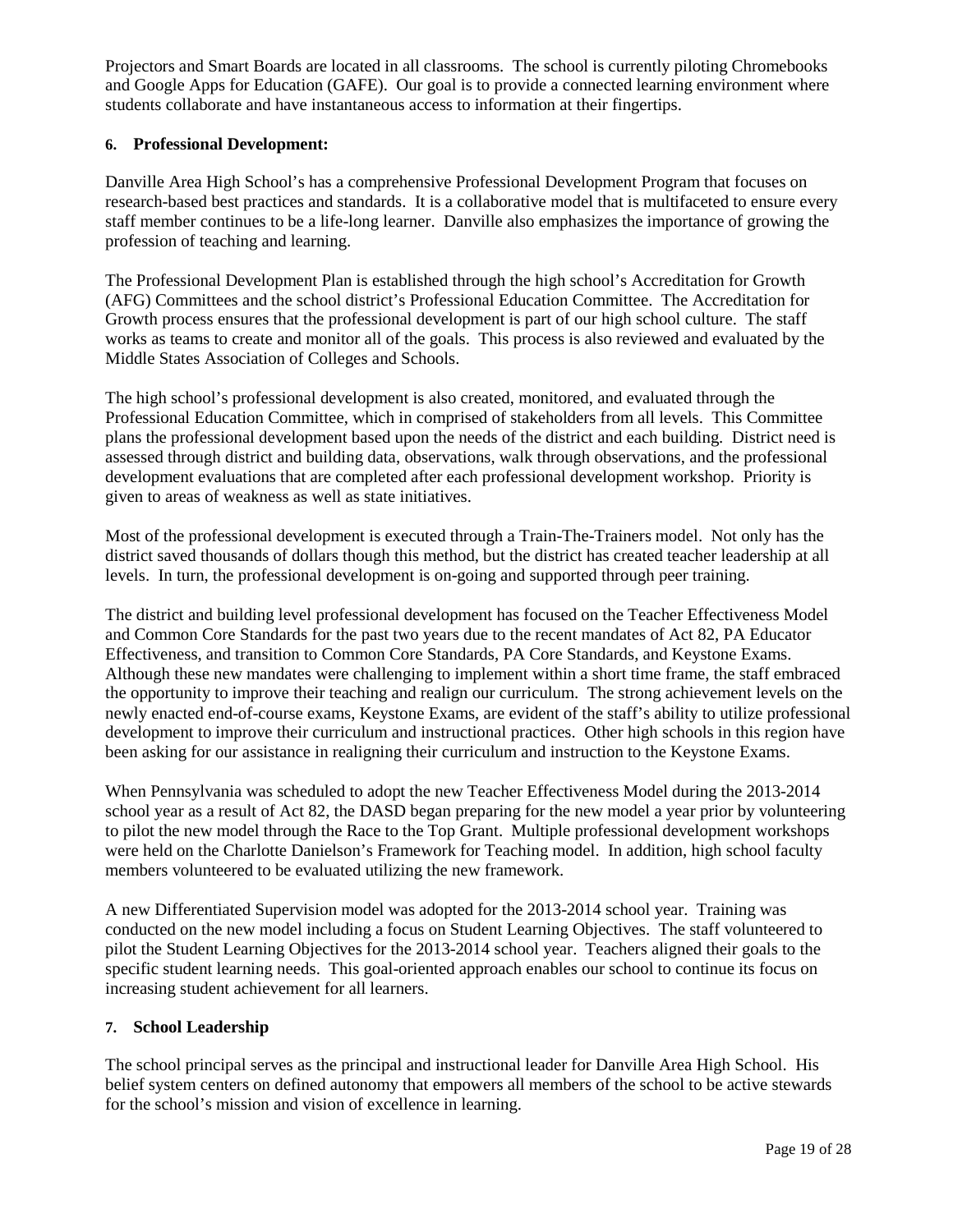The school principal actively puts the educational beliefs of the Danville Area School District into practice. These beliefs include:

- We must strive for excellence in everything we do.
- Each person has worth and deserves to be respected and nurtured.
- Each person has an equal right to a quality education in a safe environment.
- All people can succeed given the opportunity to learn at different rates and in different ways.
- Communication is essential for continued growth and success.
- Quality education prepares individuals for change.
- We are all teachers and we are all learners.
- Learning is a family, school, and community partnership.
- Learning is a life-long process.

Synchronously the school principal believes that all staff members and students are worthy of respect and should be afforded the opportunity to learn new concepts and skills on a continual basis. The school principal works hard at creating an educational environment that is safe, engaging for all stake holders, supports personal growth in all students, and recognizes and rewards student achievement both in the classroom and in other extracurricular endeavors.

The school principal deeply believes that a school is only as great as those who dedicate themselves to teaching and mentoring the young men and women that attend the school. He empowers many faculty and staff members throughout the school to be leaders of others. The school is divided into the following departments: Math, English, Social Studies, Science, World Languages, Industrial Technology, Agriculture, Physical Education, Family & Consumer Sciences, Art, and the Performing Arts. Each department has a department lead teacher who meets with the high school administration once every 12 schools days for purposes of discussing school-wide educational and operational objectives. The school principal and the assistant principal of the high school take very active roles in leading instructional meetings throughout the school including faculty meetings and department leads meetings.

Both administrators are visible throughout the school day monitoring classrooms through informal walk through observations and classroom observations. The classroom observation cycle includes a preconference meeting between principal and teacher, the lesson observation, teacher reflection, and a postobservation conference where the teacher and principal discuss the teacher's rating using the Danielson Framework for Teaching.

Effective communication is at the center of DAHS's success. At the start of every week, the school principal sends a Publisher document out to the faculty and staff detailing the major events scheduled for the upcoming month, the weekly meeting schedule, and other important items of information. The school principal also updates a PowerPoint presentation that is displayed in the main office lobby. The slides inform the school community of upcoming important events and student accomplishments. The assistant school principal composes a quarterly newsletter that is sent to all parents. The newsletter contains ongoing school initiatives, important events, and student accolades.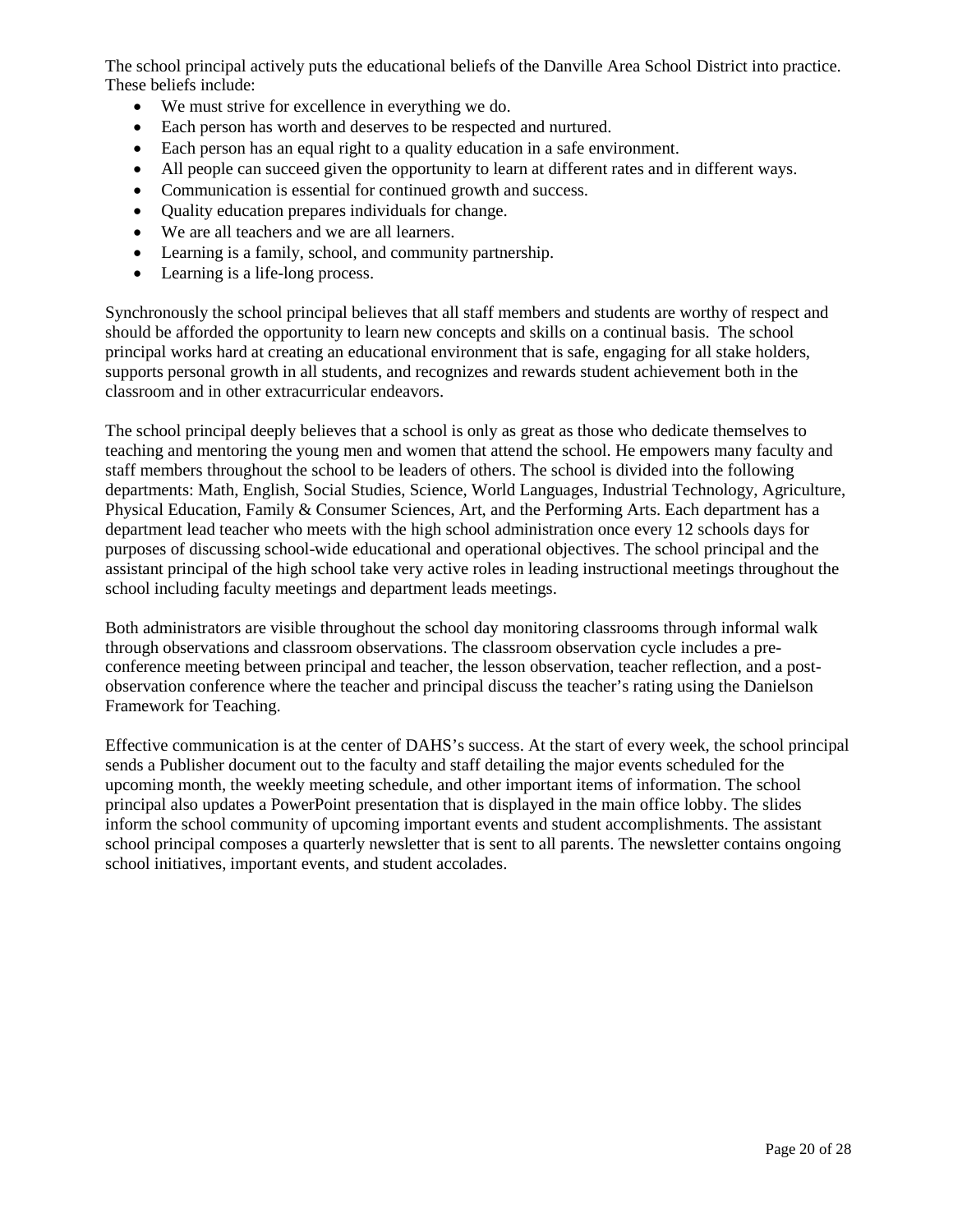### **STATE CRITERION--REFERENCED TESTS**

**Subject:** <u>Math</u> **Test:** <u>PSSA</u><br> **All Students Tested/Grade:** 11 **Containery <b>Edition**/Pub Publisher: Data Recognition Corp.

# **Edition/Publication Year: 2009**

| School Year                                    | 2012-2013 | 2011-2012      | 2010-2011      | 2009-2010      | 2008-2009      |
|------------------------------------------------|-----------|----------------|----------------|----------------|----------------|
| Testing month                                  | May       | Mar            | Mar            | Mar            | Mar            |
| <b>SCHOOL SCORES*</b>                          |           |                |                |                |                |
| % Proficient plus % Advanced                   |           | 78             | 72             | 73             | 63             |
| % Advanced                                     |           | 41             | 35             | 37             | 26             |
| Number of students tested                      |           | 183            | 211            | 213            | 209            |
| Percent of total students tested               |           | 99             | 99             | 99             | 100            |
| Number of students tested with                 |           | $\overline{5}$ | $\overline{7}$ | $\overline{3}$ | 6              |
| alternative assessment                         |           |                |                |                |                |
| % of students tested with                      |           | 3              | 3              | 1              | 3              |
| alternative assessment                         |           |                |                |                |                |
| <b>SUBGROUP SCORES</b>                         |           |                |                |                |                |
| 1. Free and Reduced-Price                      |           |                |                |                |                |
| Meals/Socio-Economic/                          |           |                |                |                |                |
| <b>Disadvantaged Students</b>                  |           |                |                |                |                |
| % Proficient plus % Advanced                   |           | 56             | 43             | 38             | 50             |
| % Advanced                                     |           | 19             | 18             | 11             | $\overline{0}$ |
| Number of students tested                      |           | 32             | 44             | 37             | 28             |
| 2. Students receiving Special                  |           |                |                |                |                |
| <b>Education</b>                               |           | 18             | 37             | 24             | 63             |
| % Proficient plus % Advanced<br>% Advanced     |           | 6              |                | 12             | 23             |
| Number of students tested                      |           | 17             | 15<br>27       | 25             | 40             |
|                                                |           |                |                |                |                |
| 3. English Language Learner<br><b>Students</b> |           |                |                |                |                |
| % Proficient plus % Advanced                   |           |                |                |                |                |
| % Advanced                                     |           |                |                |                |                |
| Number of students tested                      |           |                |                |                |                |
| 4. Hispanic or Latino                          |           |                |                |                |                |
| <b>Students</b>                                |           |                |                |                |                |
| % Proficient plus % Advanced                   |           |                |                |                |                |
| % Advanced                                     |           |                |                |                |                |
| Number of students tested                      |           |                |                |                |                |
| 5. African-American                            |           |                |                |                |                |
| <b>Students</b>                                |           |                |                |                |                |
| % Proficient plus % Advanced                   |           |                |                |                |                |
| % Advanced                                     |           |                |                |                |                |
| Number of students tested                      |           |                |                |                |                |
| <b>6. Asian Students</b>                       |           |                |                |                |                |
| % Proficient plus % Advanced                   |           |                |                |                |                |
| % Advanced                                     |           |                |                |                |                |
| Number of students tested                      |           |                |                |                |                |
| 7. American Indian or                          |           |                |                |                |                |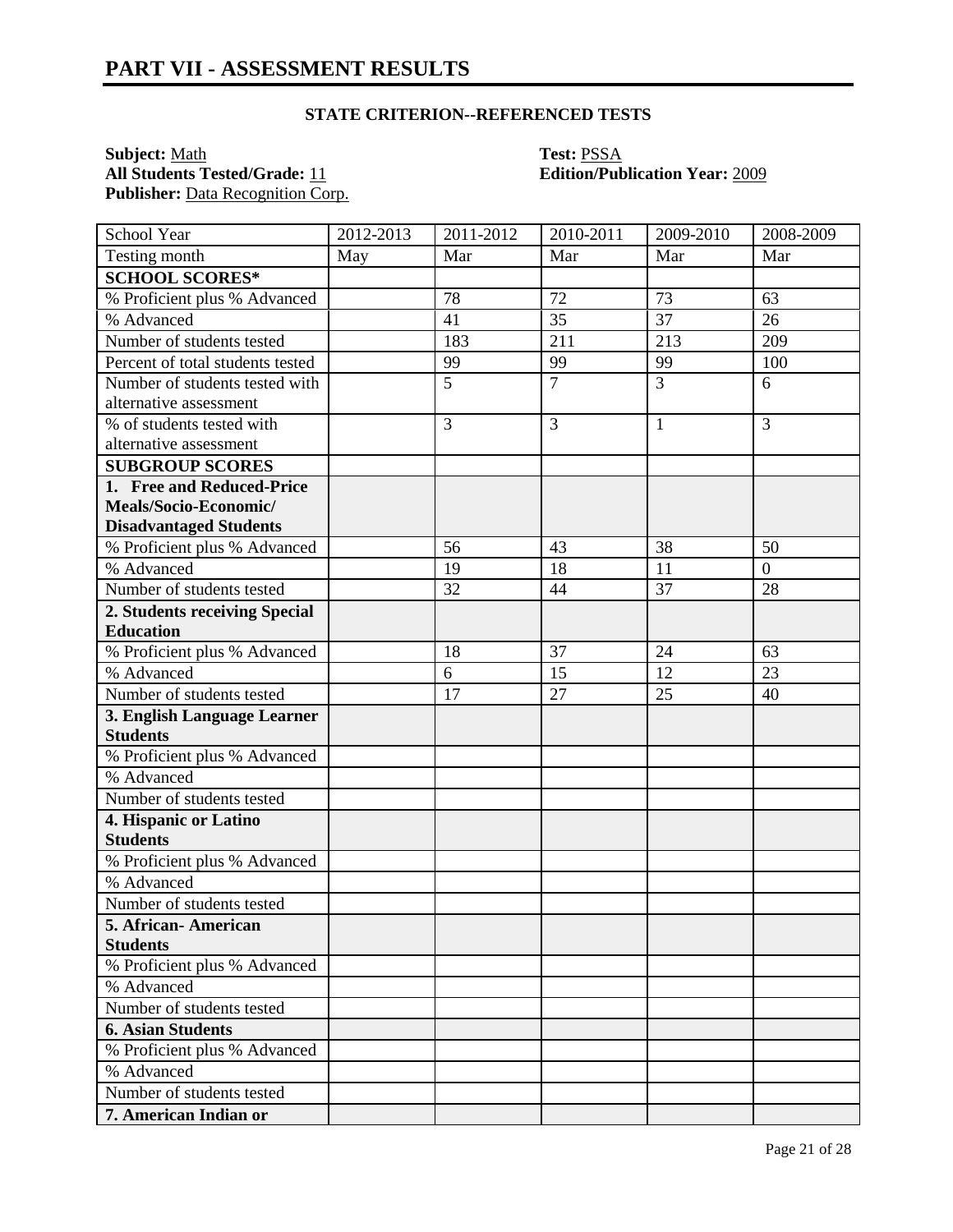| <b>Alaska Native Students</b>    |     |     |     |     |
|----------------------------------|-----|-----|-----|-----|
| % Proficient plus % Advanced     |     |     |     |     |
| % Advanced                       |     |     |     |     |
| Number of students tested        |     |     |     |     |
| 8. Native Hawaiian or other      |     |     |     |     |
| <b>Pacific Islander Students</b> |     |     |     |     |
| % Proficient plus % Advanced     |     |     |     |     |
| % Advanced                       |     |     |     |     |
| Number of students tested        |     |     |     |     |
| 9. White Students                |     |     |     |     |
| % Proficient plus % Advanced     | 77  | 72  | 65  | 60  |
| % Advanced                       | 39  | 35  | 26  | 31  |
| Number of students tested        | 172 | 202 | 205 | 199 |
| <b>10. Two or More Races</b>     |     |     |     |     |
| identified Students              |     |     |     |     |
| % Proficient plus % Advanced     |     |     |     |     |
| % Advanced                       |     |     |     |     |
| Number of students tested        |     |     |     |     |
| 11. Other 1: Other 1             |     |     |     |     |
| % Proficient plus % Advanced     |     |     |     |     |
| % Advanced                       |     |     |     |     |
| Number of students tested        |     |     |     |     |
| 12. Other 2: Other 2             |     |     |     |     |
| % Proficient plus % Advanced     |     |     |     |     |
| % Advanced                       |     |     |     |     |
| Number of students tested        |     |     |     |     |
| 13. Other 3: Other 3             |     |     |     |     |
| % Proficient plus % Advanced     |     |     |     |     |
| % Advanced                       |     |     |     |     |
| Number of students tested        |     |     |     |     |

**NOTES:**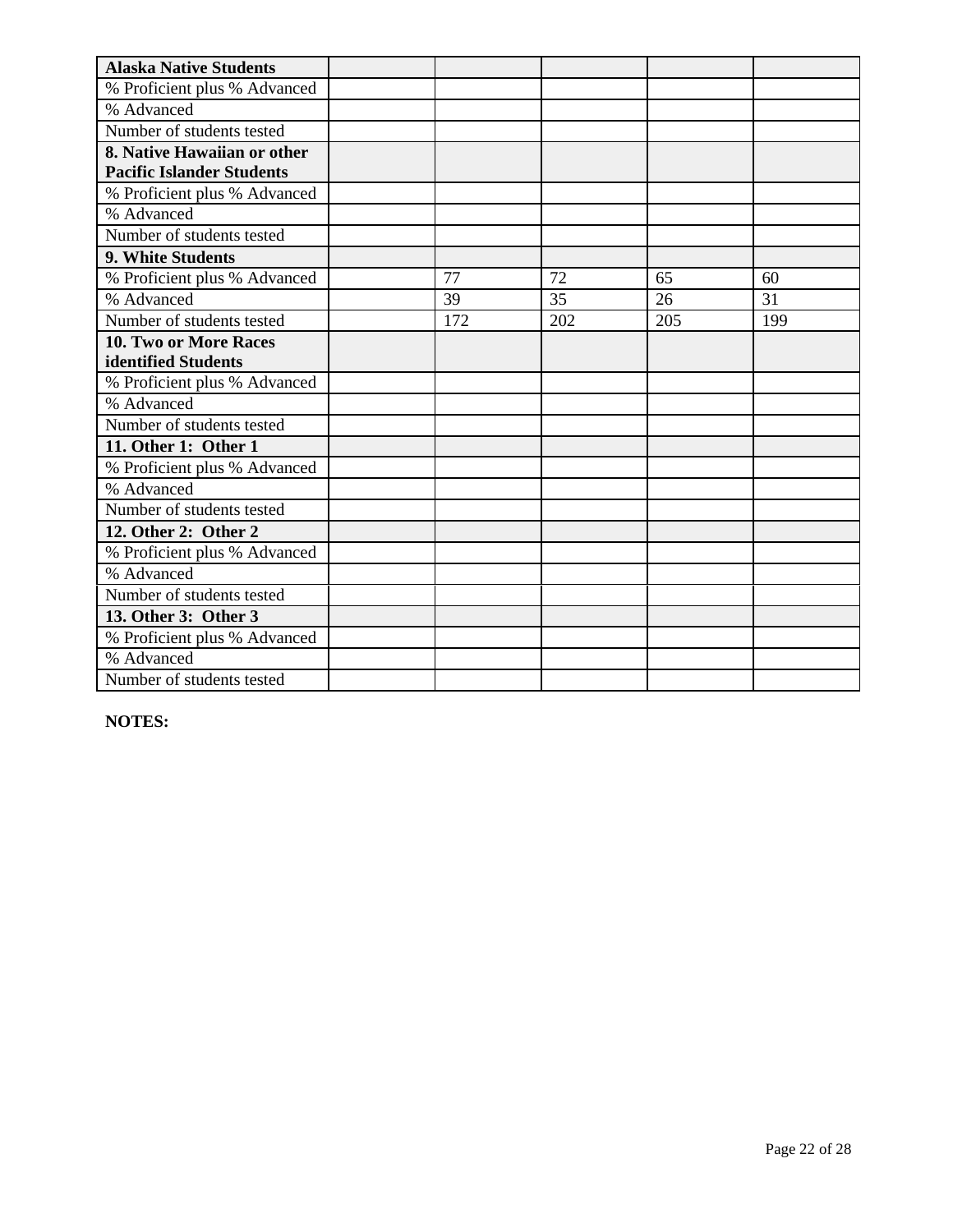### **STATE CRITERION--REFERENCED TESTS**

**Subject:** Math **Test:** Keystone Algebra I **All Students Tested/Grade:** 11 **Edition/Publication Year:** 2013 Publisher: Data Recognition Corp.

| School Year                      | 2012-2013      | 2011-2012 | 2010-2011 | 2009-2010 | 2008-2009 |
|----------------------------------|----------------|-----------|-----------|-----------|-----------|
| Testing month                    | May            | Jan       | Jan       | Jan       | Jan       |
| <b>SCHOOL SCORES*</b>            |                |           |           |           |           |
| % Proficient plus % Advanced     | 93             |           |           |           |           |
| % Advanced                       | 29             |           |           |           |           |
| Number of students tested        | 147            |           |           |           |           |
| Percent of total students tested | 96             |           |           |           |           |
| Number of students tested with   | 6              |           |           |           |           |
| alternative assessment           |                |           |           |           |           |
| % of students tested with        | $\overline{4}$ |           |           |           |           |
| alternative assessment           |                |           |           |           |           |
| <b>SUBGROUP SCORES</b>           |                |           |           |           |           |
| 1. Free and Reduced-Price        |                |           |           |           |           |
| Meals/Socio-Economic/            |                |           |           |           |           |
| <b>Disadvantaged Students</b>    |                |           |           |           |           |
| % Proficient plus % Advanced     |                |           |           |           |           |
| % Advanced                       |                |           |           |           |           |
| Number of students tested        |                |           |           |           |           |
| 2. Students receiving Special    |                |           |           |           |           |
| <b>Education</b>                 |                |           |           |           |           |
| % Proficient plus % Advanced     |                |           |           |           |           |
| % Advanced                       |                |           |           |           |           |
| Number of students tested        |                |           |           |           |           |
| 3. English Language Learner      |                |           |           |           |           |
| <b>Students</b>                  |                |           |           |           |           |
| % Proficient plus % Advanced     |                |           |           |           |           |
| % Advanced                       |                |           |           |           |           |
| Number of students tested        |                |           |           |           |           |
| 4. Hispanic or Latino            |                |           |           |           |           |
| <b>Students</b>                  |                |           |           |           |           |
| % Proficient plus % Advanced     |                |           |           |           |           |
| % Advanced                       |                |           |           |           |           |
| Number of students tested        |                |           |           |           |           |
| 5. African- American             |                |           |           |           |           |
| <b>Students</b>                  |                |           |           |           |           |
| % Proficient plus % Advanced     |                |           |           |           |           |
| % Advanced                       |                |           |           |           |           |
| Number of students tested        |                |           |           |           |           |
| <b>6. Asian Students</b>         |                |           |           |           |           |
| % Proficient plus % Advanced     |                |           |           |           |           |
| % Advanced                       |                |           |           |           |           |
| Number of students tested        |                |           |           |           |           |
| 7. American Indian or            |                |           |           |           |           |
| <b>Alaska Native Students</b>    |                |           |           |           |           |
| % Proficient plus % Advanced     |                |           |           |           |           |
| % Advanced                       |                |           |           |           |           |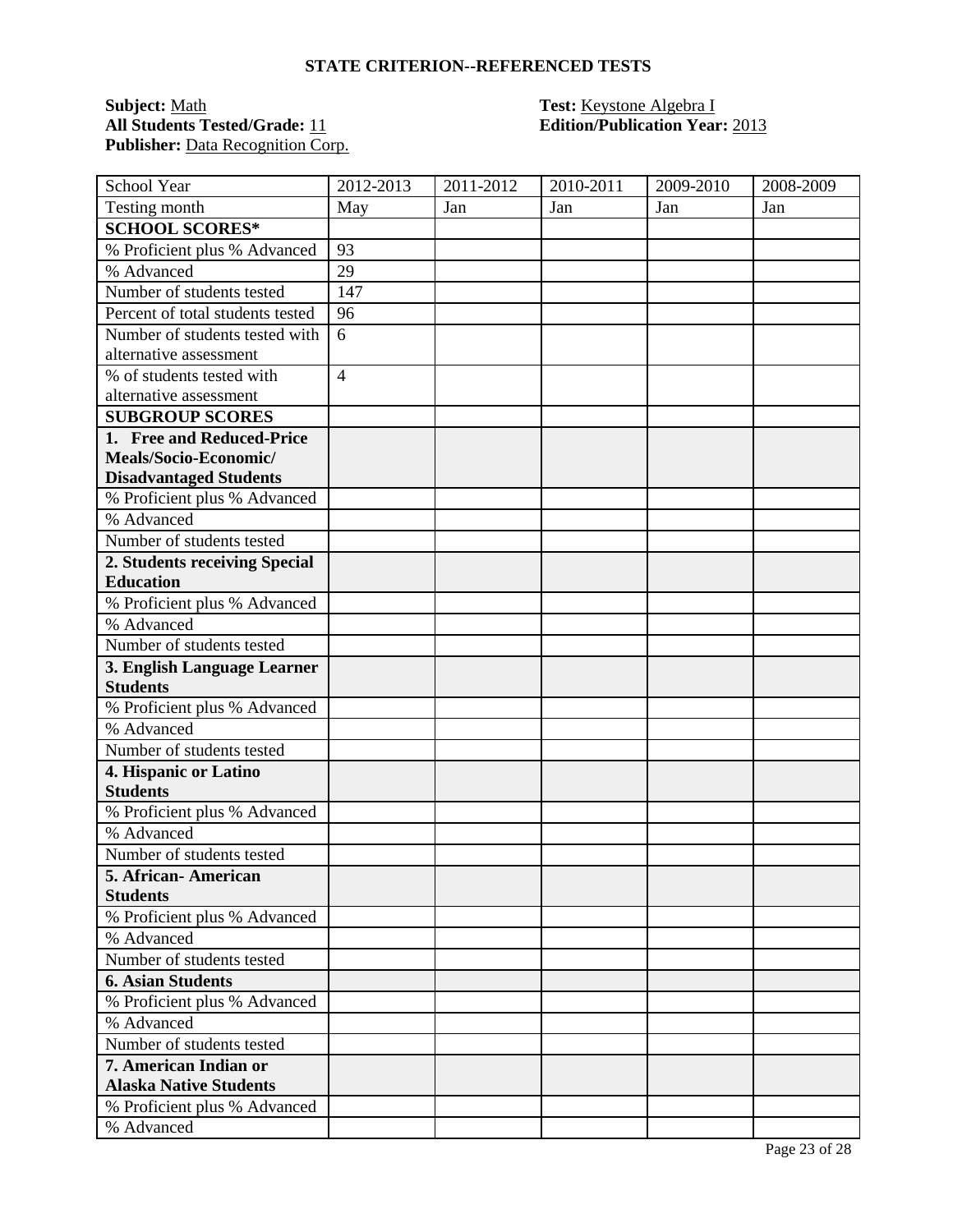| Number of students tested        |  |  |  |
|----------------------------------|--|--|--|
| 8. Native Hawaiian or other      |  |  |  |
| <b>Pacific Islander Students</b> |  |  |  |
| % Proficient plus % Advanced     |  |  |  |
| % Advanced                       |  |  |  |
| Number of students tested        |  |  |  |
| 9. White Students                |  |  |  |
| % Proficient plus % Advanced     |  |  |  |
| % Advanced                       |  |  |  |
| Number of students tested        |  |  |  |
| <b>10. Two or More Races</b>     |  |  |  |
| identified Students              |  |  |  |
| % Proficient plus % Advanced     |  |  |  |
| % Advanced                       |  |  |  |
| Number of students tested        |  |  |  |
| 11. Other 1: Other 1             |  |  |  |
| % Proficient plus % Advanced     |  |  |  |
| % Advanced                       |  |  |  |
| Number of students tested        |  |  |  |
| 12. Other 2: Other 2             |  |  |  |
| % Proficient plus % Advanced     |  |  |  |
| % Advanced                       |  |  |  |
| Number of students tested        |  |  |  |
| 13. Other 3: Other 3             |  |  |  |
| % Proficient plus % Advanced     |  |  |  |
| % Advanced                       |  |  |  |
| Number of students tested        |  |  |  |

**NOTES:** Subgroup data is not available due to Pennsylvania moving to the School Performance Profile. The students tested with alternative assessments have severe cognitive disabilities. This determination is made by the individual education team based upon a defined criteria. Students participate in the Pennsylvania Alternative System of Assessment (PASA).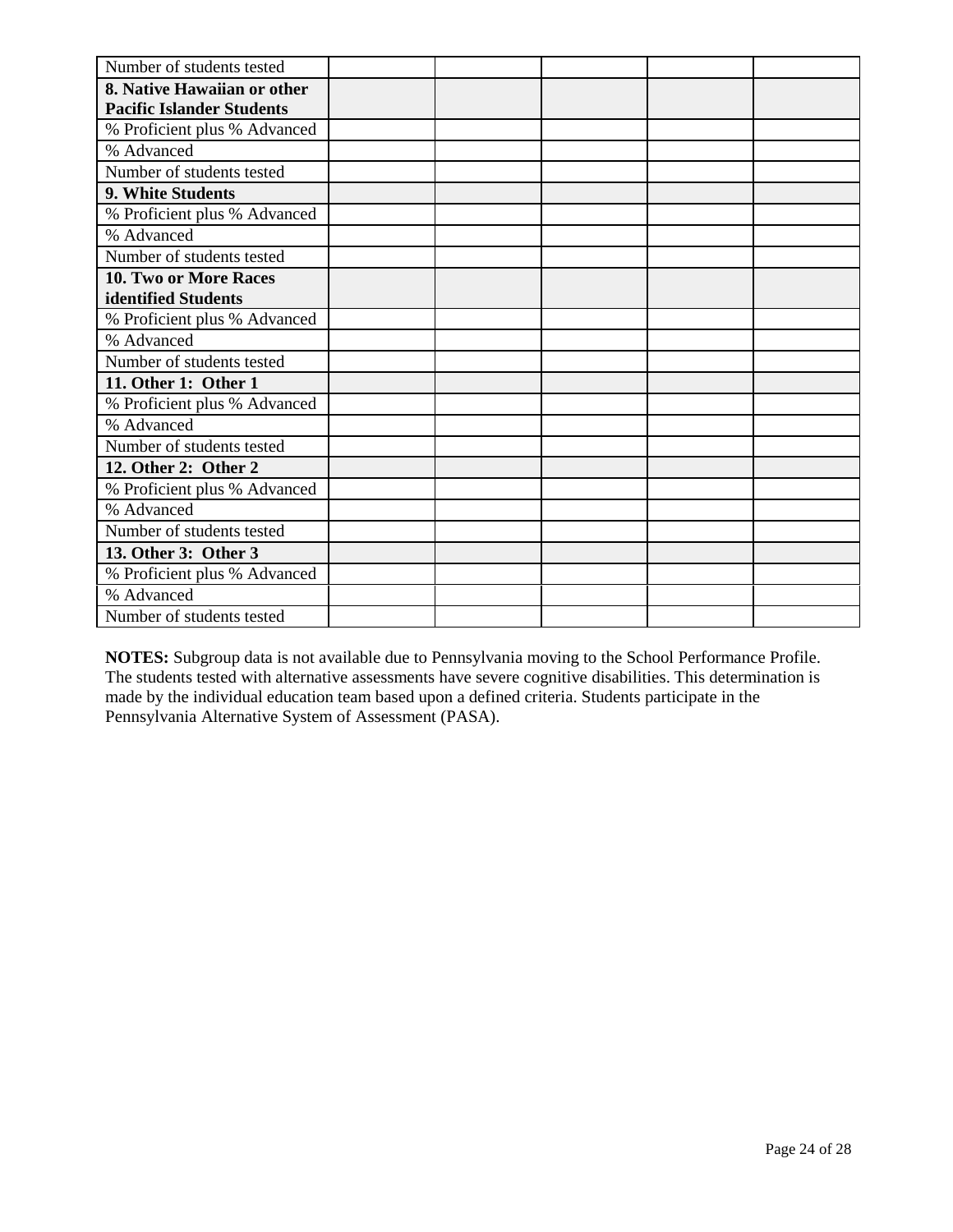### **STATE CRITERION--REFERENCED TESTS**

#### **Subject:** Reading/ELA **Test:** PSSA **All Students Tested/Grade:** 11 **Edition/Publication Year:** 2009 Publisher: Data Recognition Corp.

| School Year                                | 2012-2013 | 2011-2012 | 2010-2011      | 2009-2010      | 2008-2009        |
|--------------------------------------------|-----------|-----------|----------------|----------------|------------------|
| Testing month                              | May       | Mar       | Mar            | Mar            | Mar              |
| <b>SCHOOL SCORES*</b>                      |           |           |                |                |                  |
| % Proficient plus % Advanced               |           | 81        | 77             | 72             | 69               |
| % Advanced                                 |           | 48        | 44             | 36             | 37               |
| Number of students tested                  |           | 183       | 211            | 212            | 206              |
| Percent of total students tested           |           | 100       | 99             | 99             | $\boldsymbol{0}$ |
| Number of students tested with             |           | 5         | $\overline{7}$ | $\overline{3}$ | 6                |
| alternative assessment                     |           |           |                |                |                  |
| % of students tested with                  |           | 3         | 3              | $\mathbf{1}$   | 3                |
| alternative assessment                     |           |           |                |                |                  |
| <b>SUBGROUP SCORES</b>                     |           |           |                |                |                  |
| 1. Free and Reduced-Price                  |           |           |                |                |                  |
| Meals/Socio-Economic/                      |           |           |                |                |                  |
| <b>Disadvantaged Students</b>              |           |           |                |                |                  |
| % Proficient plus % Advanced               |           | 59        | 57             | 48             | 46               |
| % Advanced                                 |           | 25        | 18             | 19             | 14               |
| Number of students tested                  |           | 32        | 44             | 37             | 28               |
| 2. Students receiving Special              |           |           |                |                |                  |
| <b>Education</b>                           |           |           |                |                |                  |
| % Proficient plus % Advanced               |           | 29        | 32             | 21             | 78               |
| % Advanced                                 |           | 12        | $\overline{4}$ | $\overline{8}$ | 40               |
| Number of students tested                  |           | 17        | 28             | 24             | 40               |
| 3. English Language Learner                |           |           |                |                |                  |
| <b>Students</b>                            |           |           |                |                |                  |
| % Proficient plus % Advanced               |           |           |                |                |                  |
| % Advanced                                 |           |           |                |                |                  |
| Number of students tested                  |           |           |                |                |                  |
| 4. Hispanic or Latino                      |           |           |                |                |                  |
| <b>Students</b>                            |           |           |                |                |                  |
| % Proficient plus % Advanced<br>% Advanced |           |           |                |                |                  |
|                                            |           |           |                |                |                  |
| Number of students tested                  |           |           |                |                |                  |
| 5. African - American<br><b>Students</b>   |           |           |                |                |                  |
| % Proficient plus % Advanced               |           |           |                |                |                  |
| % Advanced                                 |           |           |                |                |                  |
| Number of students tested                  |           |           |                |                |                  |
| <b>6. Asian Students</b>                   |           |           |                |                |                  |
|                                            |           |           |                |                |                  |
| % Proficient plus % Advanced<br>% Advanced |           |           |                |                |                  |
| Number of students tested                  |           |           |                |                |                  |
| 7. American Indian or                      |           |           |                |                |                  |
| <b>Alaska Native Students</b>              |           |           |                |                |                  |
| % Proficient plus % Advanced               |           |           |                |                |                  |
| % Advanced                                 |           |           |                |                |                  |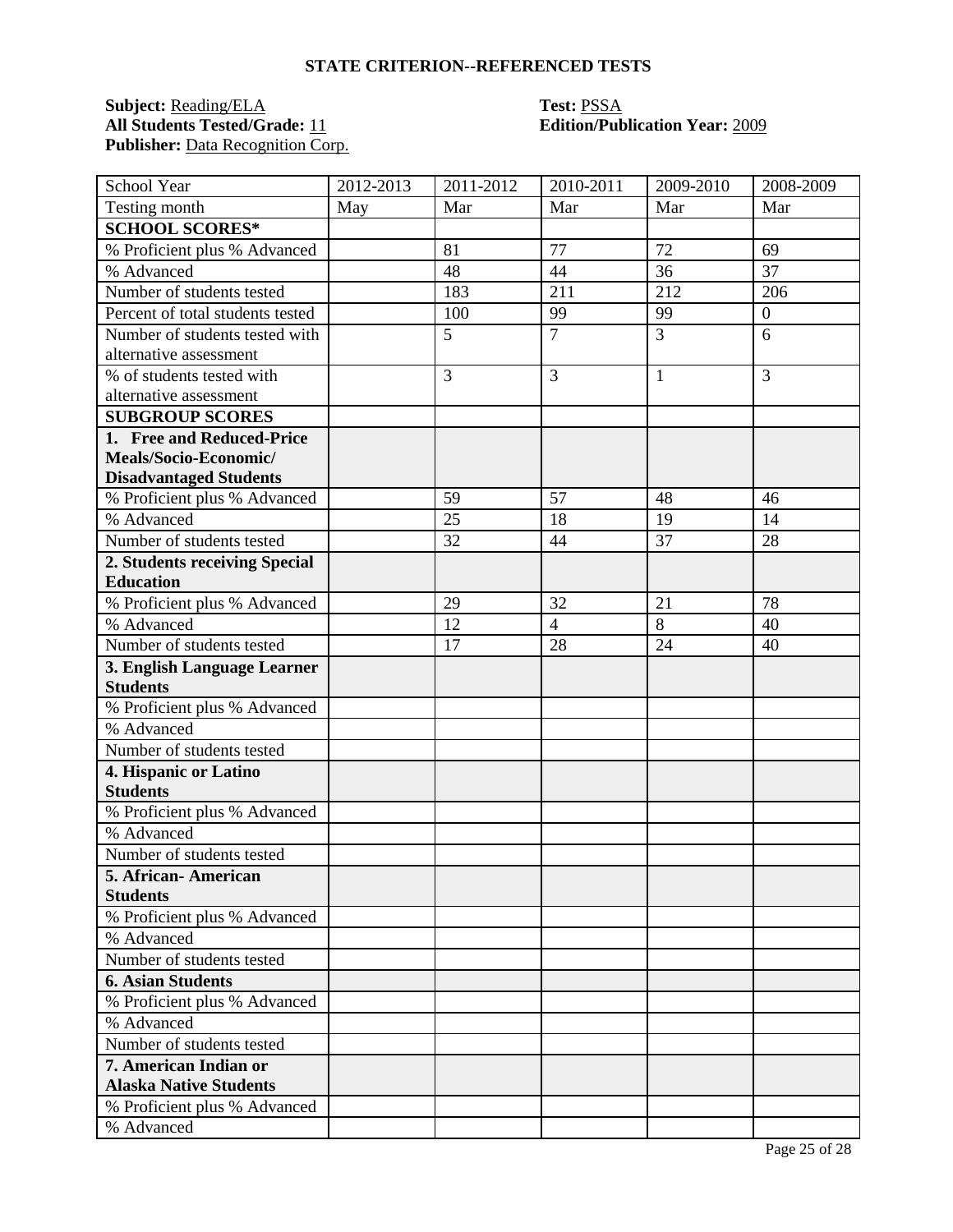| Number of students tested        |     |     |     |     |
|----------------------------------|-----|-----|-----|-----|
| 8. Native Hawaiian or other      |     |     |     |     |
| <b>Pacific Islander Students</b> |     |     |     |     |
| % Proficient plus % Advanced     |     |     |     |     |
| % Advanced                       |     |     |     |     |
| Number of students tested        |     |     |     |     |
| <b>9. White Students</b>         |     |     |     |     |
| % Proficient plus % Advanced     | 82  | 77  | 72  | 69  |
| % Advanced                       | 47  | 44  | 35  | 38  |
| Number of students tested        | 170 | 201 | 203 | 199 |
| 10. Two or More Races            |     |     |     |     |
| identified Students              |     |     |     |     |
| % Proficient plus % Advanced     |     |     |     |     |
| % Advanced                       |     |     |     |     |
| Number of students tested        |     |     |     |     |
| 11. Other 1: Other 1             |     |     |     |     |
| % Proficient plus % Advanced     |     |     |     |     |
| % Advanced                       |     |     |     |     |
| Number of students tested        |     |     |     |     |
| 12. Other 2: Other 2             |     |     |     |     |
| % Proficient plus % Advanced     |     |     |     |     |
| % Advanced                       |     |     |     |     |
| Number of students tested        |     |     |     |     |
| 13. Other 3: Other 3             |     |     |     |     |
| % Proficient plus % Advanced     |     |     |     |     |
| % Advanced                       |     |     |     |     |
| Number of students tested        |     |     |     |     |

**NOTES:**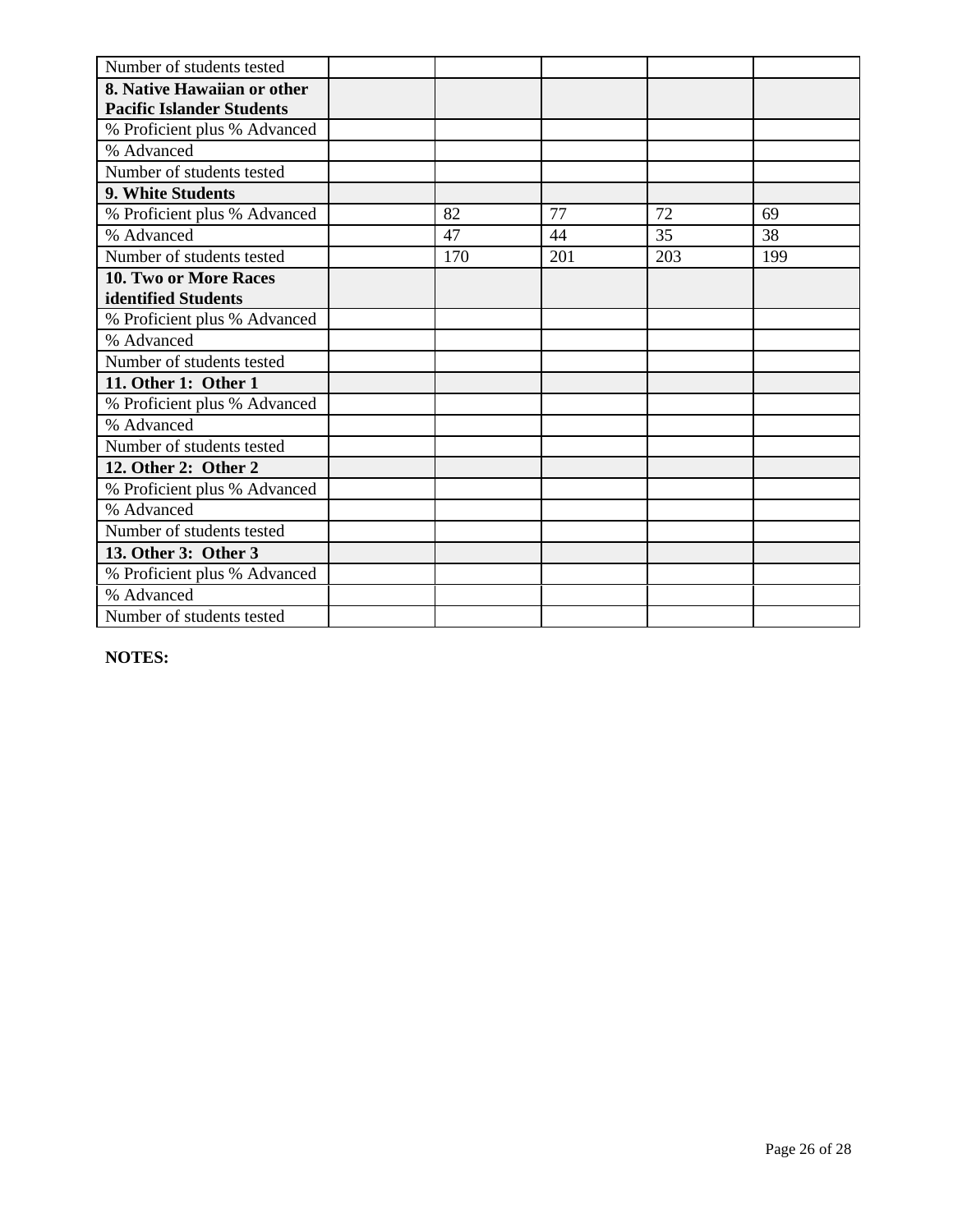#### **STATE CRITERION--REFERENCED TESTS**

#### **Subject:** <u>Reading/ELA</u> **Test:** <u>Keystone Literature Exam</u> **All Students Tested/Grade:** 11 **Edition/Publication Year:** 2013 Publisher: Data Recognition Corp.

| School Year                      | 2012-2013      | 2011-2012 | 2010-2011 | 2009-2010 | 2008-2009 |
|----------------------------------|----------------|-----------|-----------|-----------|-----------|
| Testing month                    | May            | Jan       | Jan       | Jan       | Jan       |
| <b>SCHOOL SCORES*</b>            |                |           |           |           |           |
| % Proficient plus % Advanced     | 93             |           |           |           |           |
| % Advanced                       | 14             |           |           |           |           |
| Number of students tested        | 147            |           |           |           |           |
| Percent of total students tested | 96             |           |           |           |           |
| Number of students tested with   | 6              |           |           |           |           |
| alternative assessment           |                |           |           |           |           |
| % of students tested with        | $\overline{4}$ |           |           |           |           |
| alternative assessment           |                |           |           |           |           |
| <b>SUBGROUP SCORES</b>           |                |           |           |           |           |
| 1. Free and Reduced-Price        |                |           |           |           |           |
| Meals/Socio-Economic/            |                |           |           |           |           |
| <b>Disadvantaged Students</b>    |                |           |           |           |           |
| % Proficient plus % Advanced     |                |           |           |           |           |
| % Advanced                       |                |           |           |           |           |
| Number of students tested        |                |           |           |           |           |
| 2. Students receiving Special    |                |           |           |           |           |
| <b>Education</b>                 |                |           |           |           |           |
| % Proficient plus % Advanced     |                |           |           |           |           |
| % Advanced                       |                |           |           |           |           |
| Number of students tested        |                |           |           |           |           |
| 3. English Language Learner      |                |           |           |           |           |
| <b>Students</b>                  |                |           |           |           |           |
| % Proficient plus % Advanced     |                |           |           |           |           |
| % Advanced                       |                |           |           |           |           |
| Number of students tested        |                |           |           |           |           |
| 4. Hispanic or Latino            |                |           |           |           |           |
| <b>Students</b>                  |                |           |           |           |           |
| % Proficient plus % Advanced     |                |           |           |           |           |
| % Advanced                       |                |           |           |           |           |
| Number of students tested        |                |           |           |           |           |
| 5. African- American             |                |           |           |           |           |
| <b>Students</b>                  |                |           |           |           |           |
| % Proficient plus % Advanced     |                |           |           |           |           |
| % Advanced                       |                |           |           |           |           |
| Number of students tested        |                |           |           |           |           |
| <b>6. Asian Students</b>         |                |           |           |           |           |
| % Proficient plus % Advanced     |                |           |           |           |           |
| % Advanced                       |                |           |           |           |           |
| Number of students tested        |                |           |           |           |           |
| 7. American Indian or            |                |           |           |           |           |
| <b>Alaska Native Students</b>    |                |           |           |           |           |
| % Proficient plus % Advanced     |                |           |           |           |           |
| % Advanced                       |                |           |           |           |           |